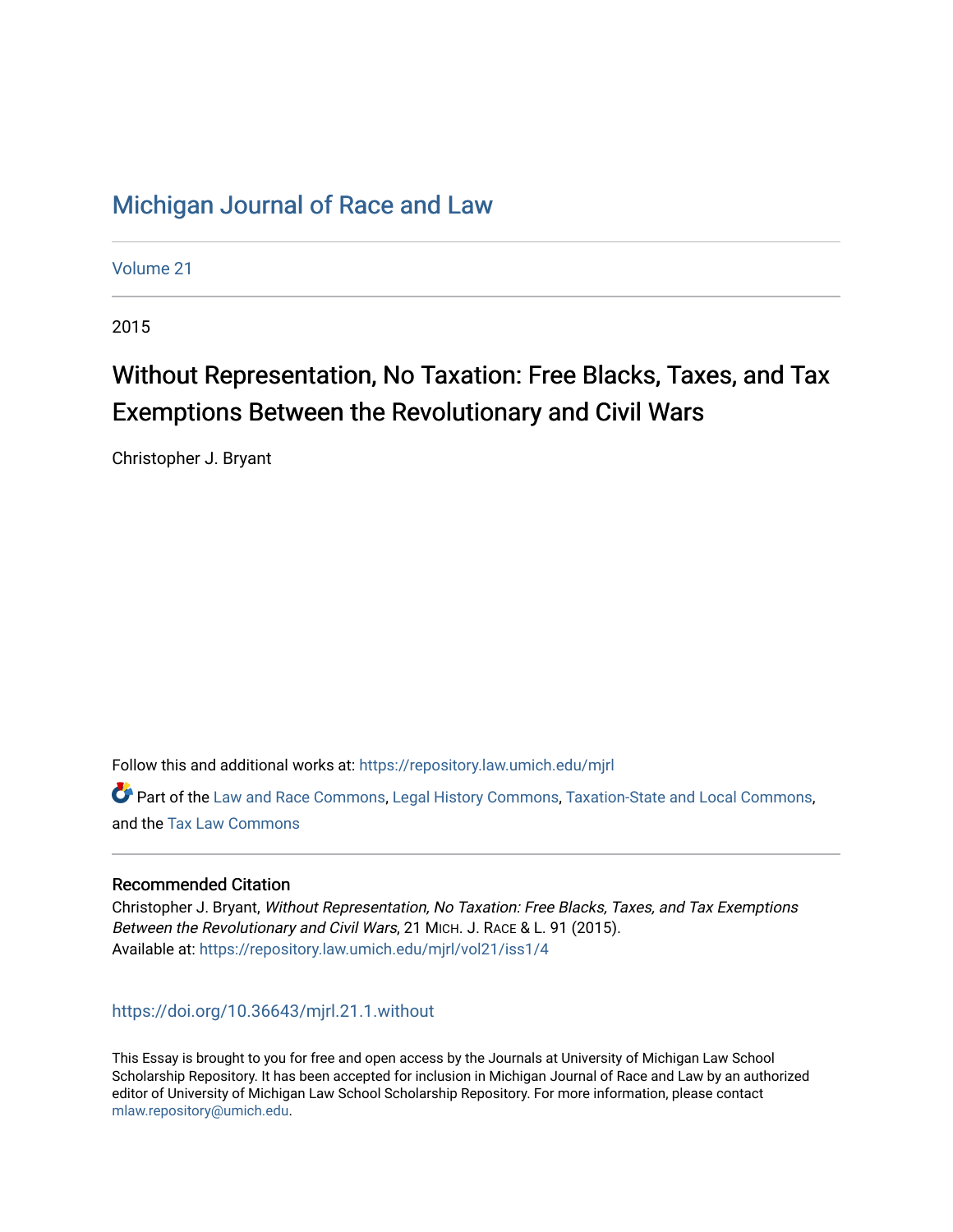## WITHOUT REPRESENTATION, NO TAXATION: FREE BLACKS, TAXES, AND TAX EXEMPTIONS BETWEEN THE REVOLUTIONARY AND CIVIL WARS

*Christopher J. Bryant\**

*This Essay is the first general survey of the taxation of free Blacks in free and slave states between the Revolutionary and Civil Wars. A few states treated all equally for tax purposes, but most states enacted taxation systems that subjected free Blacks to different requirements. Both free and slave states viewed free Blacks as an undesirable population, and this Essay posits that—within the relevant political constraints—states used taxes and tax exemptions to dissuade free Black immigration and limit the opportunities for free Blacks within their borders.*

*This topic is salient for at least two reasons. First, the Essay sheds light on laws and events that the literature—and the American educational system—has largely ignored. It directly contradicts the commonly held belief that free Blacks largely enjoyed the same set of rights and privileges as their White counterparts until Jim Crow and the Black Codes set in after the Civil War. Second, by juxtaposing then-widely prevailing views with historical tax laws, this Essay underscores the inherent relationship between tax policy and social policy. Taxes have never been just about bolstering the public fisc. Although this Essay will hopefully never have direct applicability to contemporary events, it can provide insight into current and future tax policies and the extent to which history, prejudice, and economic concerns inform policymakers' decisions.*

#### TABLE OF CONTENTS

|     |                                                               | 92  |
|-----|---------------------------------------------------------------|-----|
|     | I. "A GRIEVOUS AFFLICTION": FREE BLACKS THROUGH               |     |
|     | THE EYES OF THE JUDICIARY AND LEGISLATURE                     | 93  |
|     | II. THE TAXATION OF FREE BLACKS                               | 98  |
|     | A. Taxing Freedom: Slave States' Taxation of Free Blacks      | 99  |
|     | B. Separate But (Mostly) Equal: Free States' Taxation of Free |     |
|     |                                                               | 104 |
| HL. | REVOLUTIONARY ROOTS: BLACK TAX OBJECTORS                      | 107 |
| IV. | UNDERSTANDING THE STATES' VARYING TAXATION                    |     |
|     |                                                               | 110 |
|     | A. Taxing Free Blacks to Protect Slave Assets                 | 110 |
|     | B. A Delicate Balancing Act: The Varying Taxation of Free     |     |
|     | Blacks in Free States                                         | 112 |
|     |                                                               |     |

<sup>\*</sup> Duke University School of Law, J.D., 2014; Duke University, A.B. in economics, 2008. Many thanks to Professor Paul Finkelman for introducing me to the subject matter, Judge James A. Wynn, Jr. and Jessica Newman for encouraging me to publish this Essay, and the editors of the Michigan Journal of Race & Law for their diligent efforts and excellent suggestions.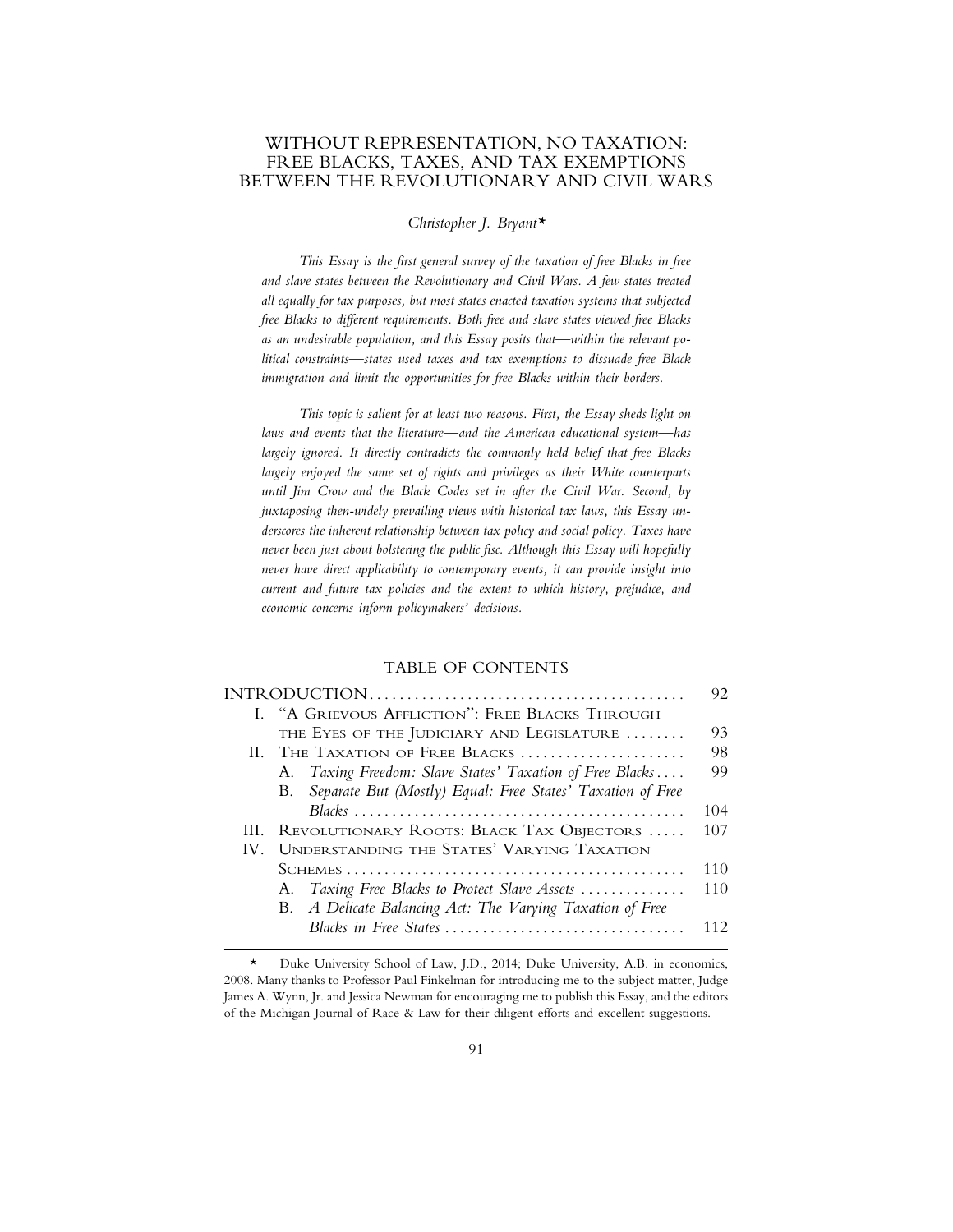| C. Understanding the Free Black Tax Exemptions | 112 |
|------------------------------------------------|-----|
|                                                | 114 |
|                                                | 115 |
| I. POPULATION DATA FROM THE 1790 CENSUS        | 115 |
| II. POPULATION DATA FROM THE 1800 CENSUS       | 116 |
| III. POPULATION DATA FROM THE 1810 CENSUS      | 117 |
| IV. POPULATION DATA FROM THE 1820 CENSUS       | 118 |
| V. POPULATION DATA FROM THE 1830 CENSUS        | 119 |
| VI. POPULATION DATA FROM THE 1840 CENSUS       | 120 |
| VII. POPULATION DATA FROM THE 1850 CENSUS      | 121 |
| VIII. POPULATION DATA FROM THE 1860 CENSUS     | 122 |

### INTRODUCTION

Around 1860, the town of Norwich, Connecticut, seized assets from R.I. Stoddard's estate to recover taxes he failed to pay before he died.<sup>1</sup> Charles Johnson, the executor of Stoddard's estate, sued the town to recover the amount it seized.2 The Connecticut Supreme Court ruled in Johnson's favor without determining whether Stoddard paid the taxes.<sup>3</sup> How did the court reach its decision?

The decisive factor was Stoddard's race. Because Stoddard was a quadroon,4 his estate was exempt from taxation.5 Connecticut's General Assembly exempted "[t]he personal and real estate of persons of color" from taxation<sup>6</sup> because Connecticut's constitution denied them the right to vote.7

Connecticut and Rhode Island were the only states to exempt free Blacks'<sup>8</sup> personal and real property from all taxation.<sup>9</sup> A few states treated all equally for tax purposes, but most states enacted taxation systems that subjected free Blacks to different requirements. This Essay is the first gen-

6. 1844 Conn. Pub. Acts 36–37.

7. *Johnson*, 29 Conn. at 409 (referencing CONN. CONST. art. VI, § 2, which limited the franchise to White males meeting certain qualifications).

8. As a quick aside, this Essay intentionally uses the term "free Blacks" instead of "African Americans" due to the realities of the time period. As the infamous *Dred Scott v. Sanford* decision declared, free persons of African origin were not citizens "and had no rights or privileges but such as those who held the power and the Government might choose to grant them." 60 U.S. (19 How.) 393, 405 (1856), *superseded by constitutional amendment*, U.S. CONST. amend. XIV.

9. *See infra* text accompanying note 92. See generally *infra* Part II for examples of states that exempted free Blacks from paying taxes used for particular purposes, like voting and schools.

<sup>1.</sup> Johnson v. Town of Norwich, 29 Conn. 407, 407 (1860).

<sup>2.</sup> *Id.*

<sup>3.</sup> *Id.* at 408.

<sup>4.</sup> *Id.* at 407 ("A quadroon, or person having one-fourth negro blood, is a person of color . . . .") (internal quotation marks omitted).

<sup>5.</sup> *Id.* at 407–08.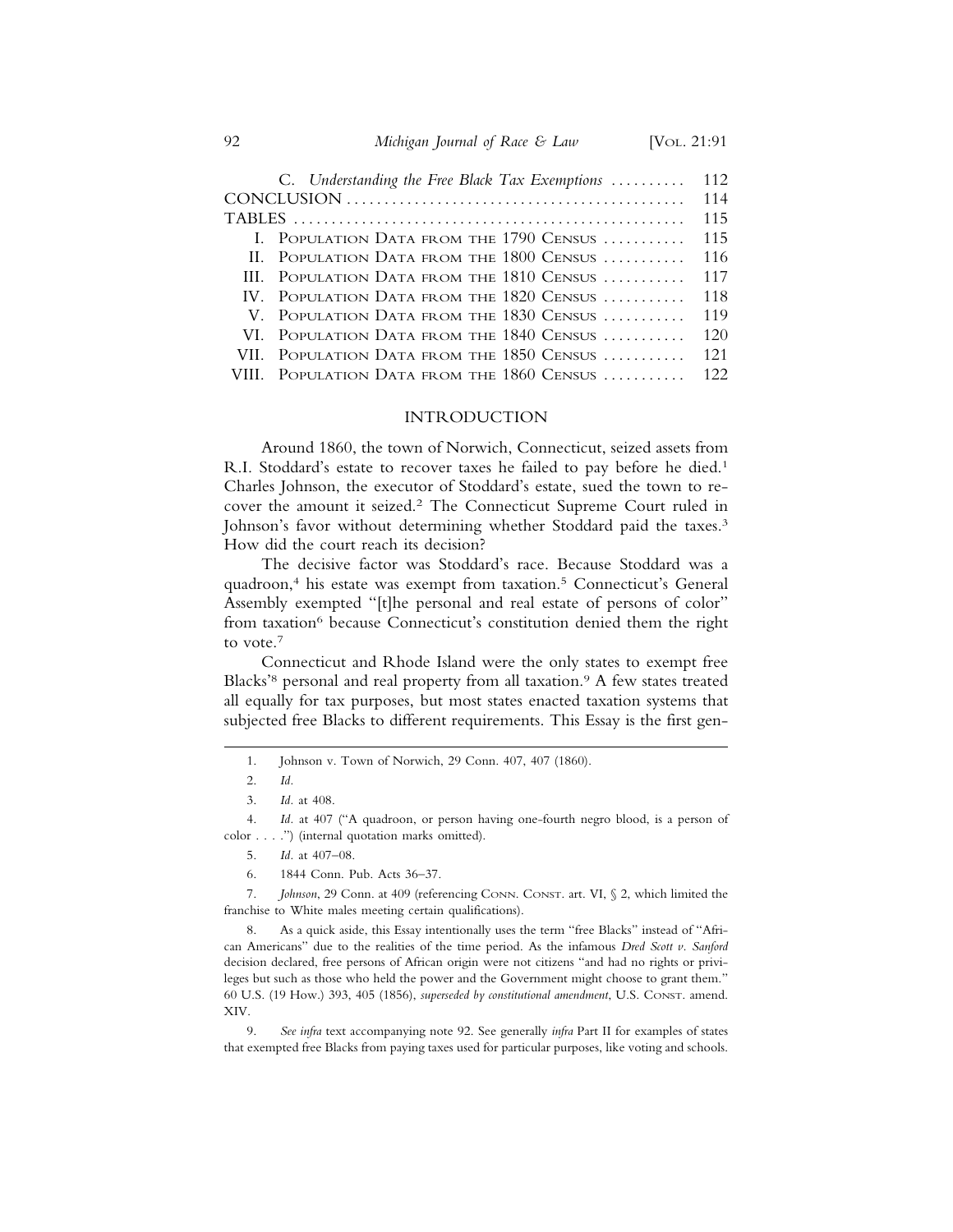eral survey of the taxation of free Blacks in the free and slave states between the Revolutionary and Civil Wars.10

This Essay's primary purpose is to shed some light on laws and events that the literature and the American educational system have largely ignored. Many Americans have grown up with misconceptions about the lives of free Blacks during this time period. Some have been taught that Blacks who were not slaves largely enjoyed the same set of rights and privileges as their White counterparts until Jim Crow and the Black Codes set in after the Civil War. Others believe free Blacks suffered de jure injustices only in the southern slave states that constituted the Confederacy. Both of these beliefs are incorrect.

To provide context for the discussion of the taxation of free Blacks, Part I briefly reviews the then-prevalent public perception of free Blacks through the lens of judicial opinions and legislative acts. Part II then surveys the taxation of free Blacks in the slave and free states. Part III introduces the "no taxation without representation" conscientious tax objections free Blacks made in a handful of free states. Finally, Part IV offers hypotheses for why the taxation of free Blacks varied from state to state.

## I. "A GRIEVOUS AFFLICTION": FREE BLACKS THROUGH THE EYES OF THE JUDICIARY AND LEGISLATURE

According to judicial opinions and legislative acts in the period between the Revolutionary and Civil Wars, "free negrodom"11 was a twofold "grievous affliction."12 Free Blacks ostensibly presented a danger to the institution of slavery because they would entice slaves to run away and revolt. Jurists and legislators also characterized free Blacks as a class unworthy of envy, lazy and incapable of self-care, destined to live in a state of squalor and degeneracy far below the station of the slave, and fated to create a burden on society as a whole.

On the heels of the Revolutionary War, lawyers openly stated that free Blacks were immoral and posed a danger to societal and economic interests.13 Similar language appeared in the body of judicial opinions in the early 1800s, but these opinions merely quoted or paraphrased prefatory

<sup>10.</sup> For a highly informative and interesting survey of the tax treatment of slaves before the Civil War, see George Ruble Woolfolk, *Taxes and Slavery in the Ante Bellum South*, 26 J. S. HIST. 180 (1960). Woolfolk's article briefly discusses tax provisions from a few slave states regarding free Blacks, but makes no mention of the taxation of free Blacks in free states.

<sup>11.</sup> Curry v. Curry, 30 Ga. 253, 259 (1860).

<sup>12.</sup> Fisher's Negroes v. Dabbs, 14 Tenn. (6 Yer.) 119, 130 (1834).

<sup>13.</sup> *See, e.g.*, Collins v. Hall, 1 Del. Cas. 652, 655 (1793) (argument of Read, Bayard, and Miller, attorneys for the defendant) ("[I]t is well known that Negroes are generally uninformed as to the principles of morality and religion, . . . without regard to which our persons, property or lives cannot be in a state of security.").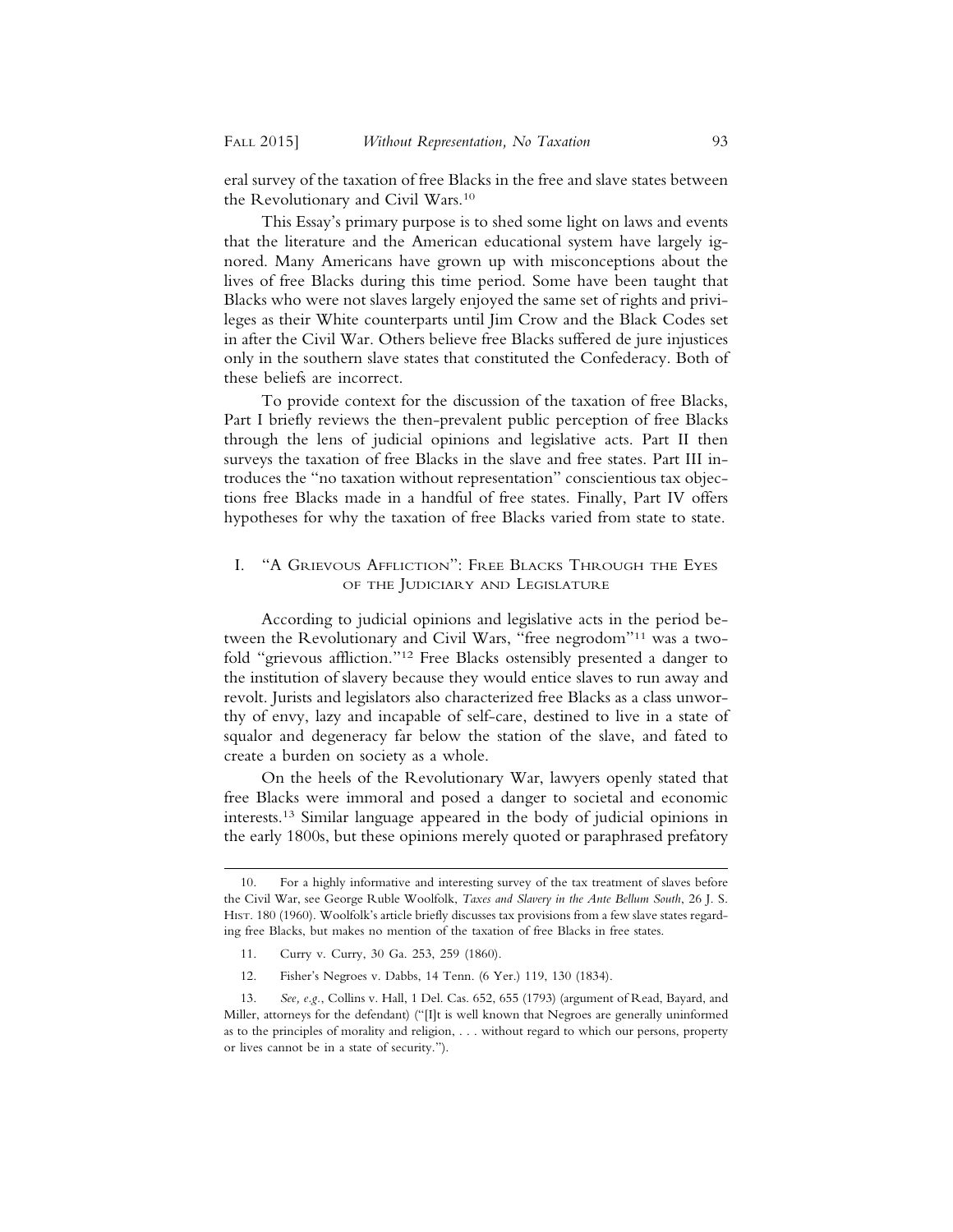wording of legislative enactments.<sup>14</sup> In 1834, John Catron, who sat on the Tennessee Supreme Court from 1824 to 1834 and the United States Supreme Court from 1837 to 1865, provided the judiciary's first full-throated endorsement of this position.

Justice Catron wrote the opinion in *Fisher's Negroes v. Dabbs*, 15 a case concerning the manumission of several slaves through a will. Peter Fisher's will (1) called for his slaves to be set free; (2) left them livestock, farming equipment, and a year's worth of financial support; and (3) granted them the right to live on his plantation for 15 years following his death.16 He left the remainder of his estate to his nieces and nephews.17 James Dabbs, the appointed administrator of Fisher's estate, refused to petition the county court for the slaves' freedom because he did not want to pay the bond the state required to safeguard against the fear that manumitted slaves would become wards of the state.18 The slaves sued for their freedom in chancery court, stating, "through their counsel, that they were willing to accept their freedom upon any terms the court thought proper to impose."19 Fisher's slaves agreed to immigrate to Liberia in exchange for their freedom, and the chancery court emancipated one of the slaves.<sup>20</sup> Dabbs and one of Fisher's nephews, who had purchased the entirety of the estate's inheritance interests from his relatives, appealed the decision.<sup>21</sup>

Writing for a unanimous court, Justice Catron went further than affirming the chancery court's decision; he emancipated *all* of Fisher's slaves.22 Justice Catron buttressed the court's position that the only appropriate terms of manumission included "immediate removal beyond, not only [Tennessee], but beyond the limits of the United States of America,"<sup>23</sup> with rhetoric that would reappear in judicial opinions for the following few decades:

The injustice of forcing our freed negroes on our sister states without their consent, when we are wholly unwilling to

- 15. *Fisher's Negroes*, 14 Tenn. at 125.
- 16. *Id.*
- 17. *Id.*
- 18. *Id.*
- 19. *Id.* at 123.
- 20. *Id.*
- 21. *Id.* at 121.
- 22. *Id.* at 132.
- 23. *Id.* at 129.

<sup>14.</sup> *See, e.g.*, Wilson v. George, 2 Del. Cas. 413, 415 (1818) ("[W]hereas it is found by experience, that free Negroes and Mulattoes are idle and slothful, and often prove burthensome to the neighbourhood wherein they live, and are of evil example to slaves . . . ." (quoting 1 Del. Laws 214 (1787))); State v. Emmons, 2 N.J.L. 10, 12 (1806) ("The act of 1713-14 recites that it is found by experience that free negroes are an idle slothful people, and prove very often chargeable to the place where they are . . . .").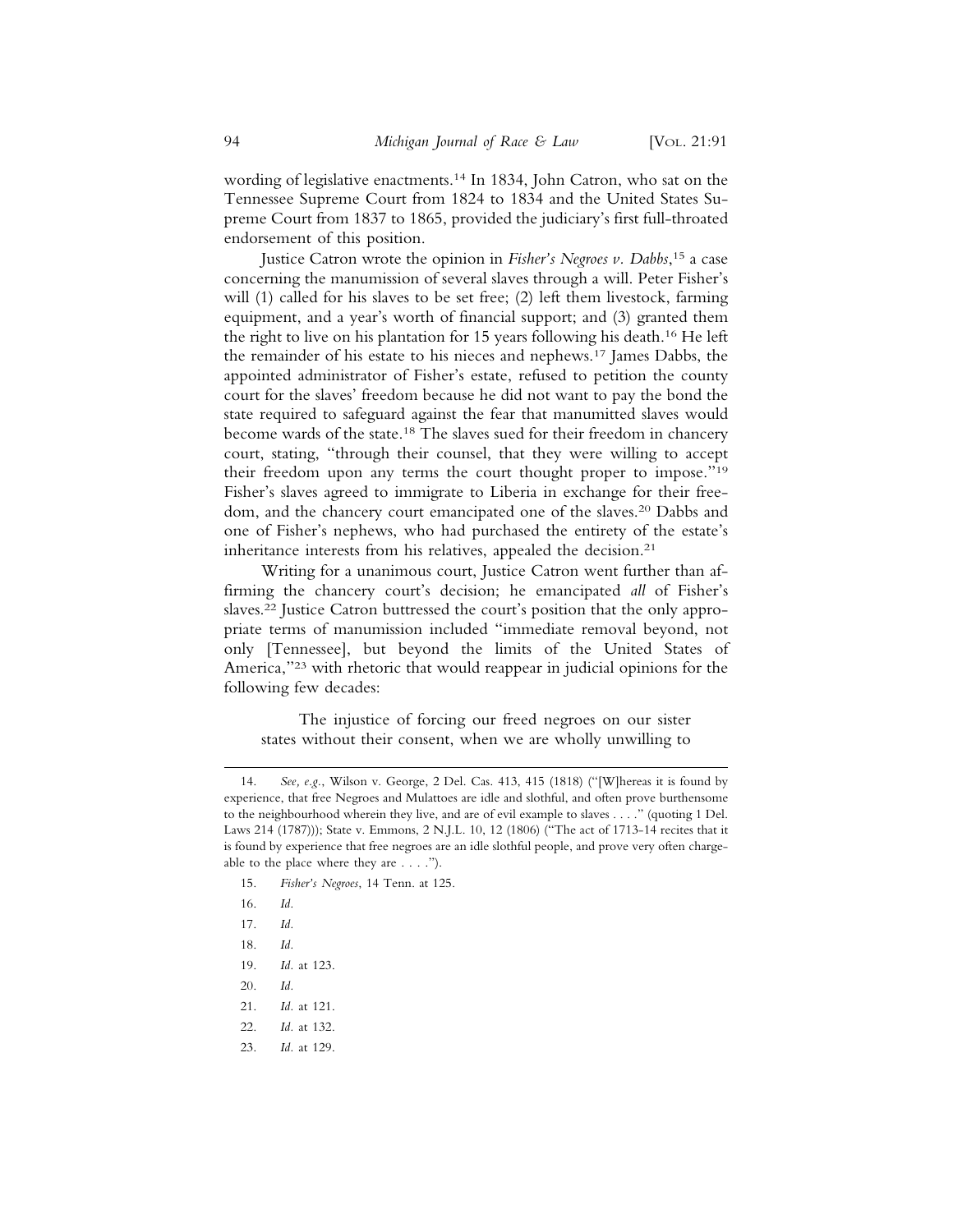be afflicted with them ourselves, is so plain and direct a violation of moral duty as to inhibit this court from taking such a step. . . . Would it not be treating the non-slaveholding states unjustly to force our freed negroes upon them without their consent? [A]nd would it not be treating the slaveholding states cruelly? We are ejecting this description of population, fearing it will excite rebellion among the slaves; or that the slaves will be rendered immoral to a degree of depravity inconsistent with the safety and interest of the White population. These are fearful evils. But are they not more threatening to Virginia (just recovering from the fright of a negro rebellion), to the Carolinas, to Georgia, Alabama, Mississippi, and Louisiana than to us? Compared with the Whites, most of them have two slaves to our one; some of them almost ten to our one. Even Kentucky has a higher proportion than Tennessee. How can we then, as honest men, thrust our freed negroes on our neighbors of the south?

Suppose the non-slaveholding states northwest of the Ohio were willing to receive our freed negroes (a supposition, by the way, wholly untrue), would it be good policy in us to locate them on our borders, beside our great rivers, forming wretched free negro colonies in constant intercourse with our slaves? . . . That such a population, inhabiting a country near us, would become a most dangerous receptacle to our runaway slaves, and a grievous affliction to the state where situated, as well as to ourselves, need only be stated to gain universal admission. The time would soon come when the attempt to seize on the harbored slaves would produce war with such a people, and serious collisions with the state within whose jurisdiction they resided. This it is our interest to avoid.

 . . . [T]he black man is degraded by his color, and sinks into vice and worthlessness from want of motive to virtuous and elevated conduct. The black man in [free] states may have the power of volition. He may go and come when it pleaseth him, without a domestic master to control the actions of his person; but to be politically free, to be the peer and equal of the White man, to enjoy the offices, trusts, and privileges our institutions confer on the White man, is hopeless now and ever. . . . He is a reproach and a byword with the slave himself, who taunts his fellow slave by telling him "he is as worthless as a free negro." . . . The free black man lives amongst us without motive and without hope. He seeks no avocation, is surrounded with necessities, is sunk in degradation; crime can sink him no deeper, and he commits it of course. . . . In the non-slaveholding states the people are less accustomed to the squalid and dis-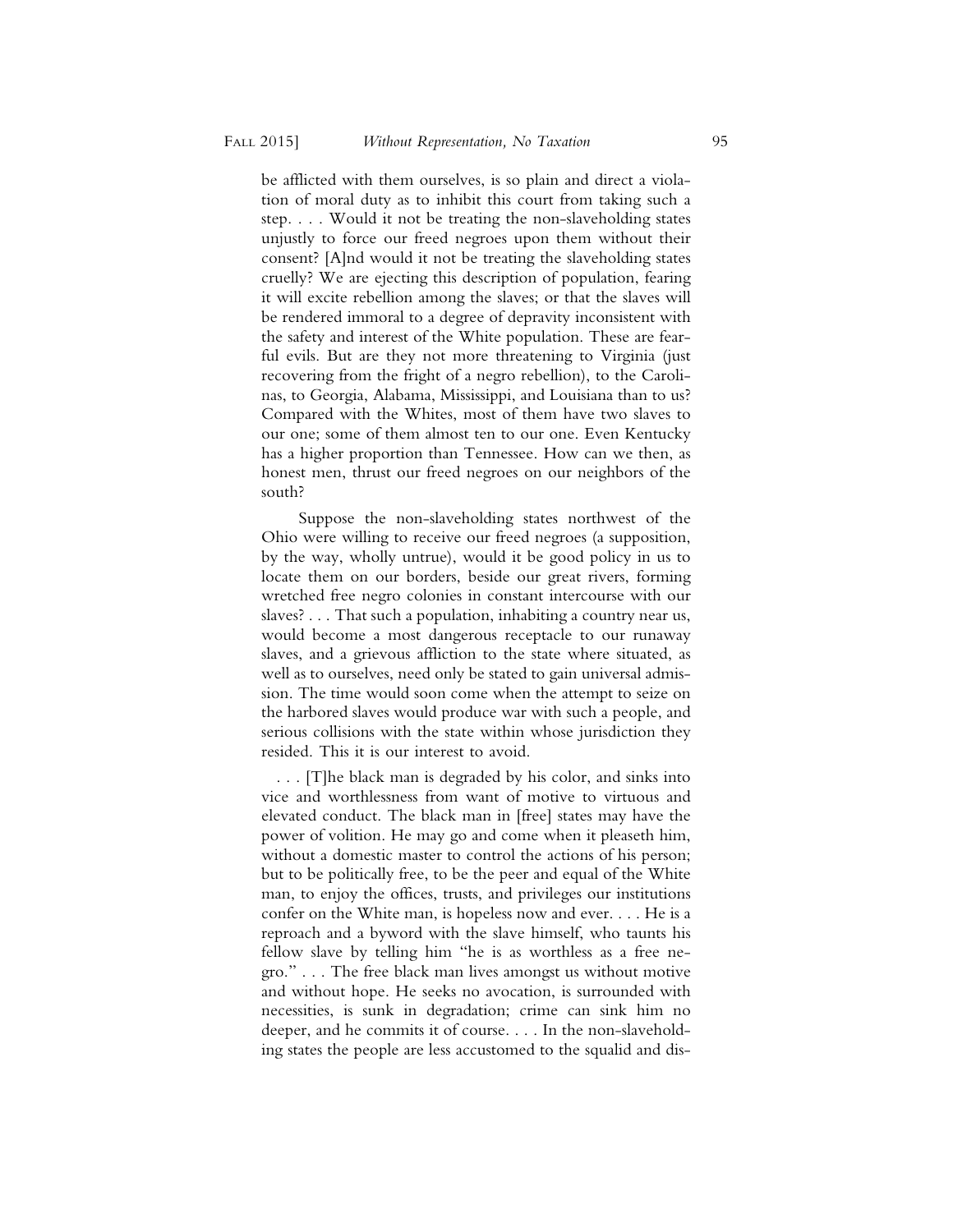gusting wretchedness of the negro, have less sympathy for him . . . . Nothing can be more untrue than that the free negro is more respectable as a member of society in the non-slaveholding than the slaveholding states. In each he is a degraded outcast, and his fancied freedom a delusion.24

At least one case explicitly adopted Justice Catron's pronouncements on the dangers of free Blacks.25 And *Fisher's Negroes*'s influence is plainly evident in numerous opinions by slave state high courts:

- "The conviction upon the public mind is settled and unalterable as to the evil necessarily attendant upon this class of population . . . —a class of people who are neither freemen nor slaves, their presence at all times deleterious and often dangerous to the public welfare."26
- "[F]ree negroes are vicious and dangerous . . . . The spirit and policy of the law aim at a restriction of emancipation, merely for the purpose of preventing the mischief of a free negro population."27
- "It was, indeed, early found in this State, as in most of the others, in which there is slavery, that the third class of free negroes was burdensome as a charge on the community, and, from its general characteristics of idleness and dishonesty, a common nuisance."28
- "The act of 1843 was not retaliatory, but a measure of selfdefence, declaring that while this State will not be infested with the free negroes of other States, we will tolerate the evils resulting from the emancipation of our own slaves . . . . "29

- 26. Bryan's Heirs v. Dennis, 4 Fla. 445, 454 (1852).
- 27. Ross v. Vertner, 6 Miss. (5 Howard) 305, 347–48 (1840).
- 28. Cox v. Williams, 39 N.C. (4 Ired. Eq.) 15, 17 (1845).
- 29. Campbell v. Campbell, 13 Ark. 513, 521–22 (1853).

<sup>24.</sup> *Id.* at 129–31.

<sup>25.</sup> *See* Willis v. Jolliffee, 32 S.C. Eq. (11 Rich. Eq.) 447, 455–56 (1860) ("The evils of colonies of free negroes, near our borders, are well stated in Fisher's [N]egroes vs. Dobbs."). Several cases cite *Fisher's Negroes v. Dabbs* (or *Dobbs*), for its authoritativeness on the propriety of manumissions. Although these opinions lack Justice Catron's rhetorical flourish, the jurists citing the case likely shared Justice Catron's views.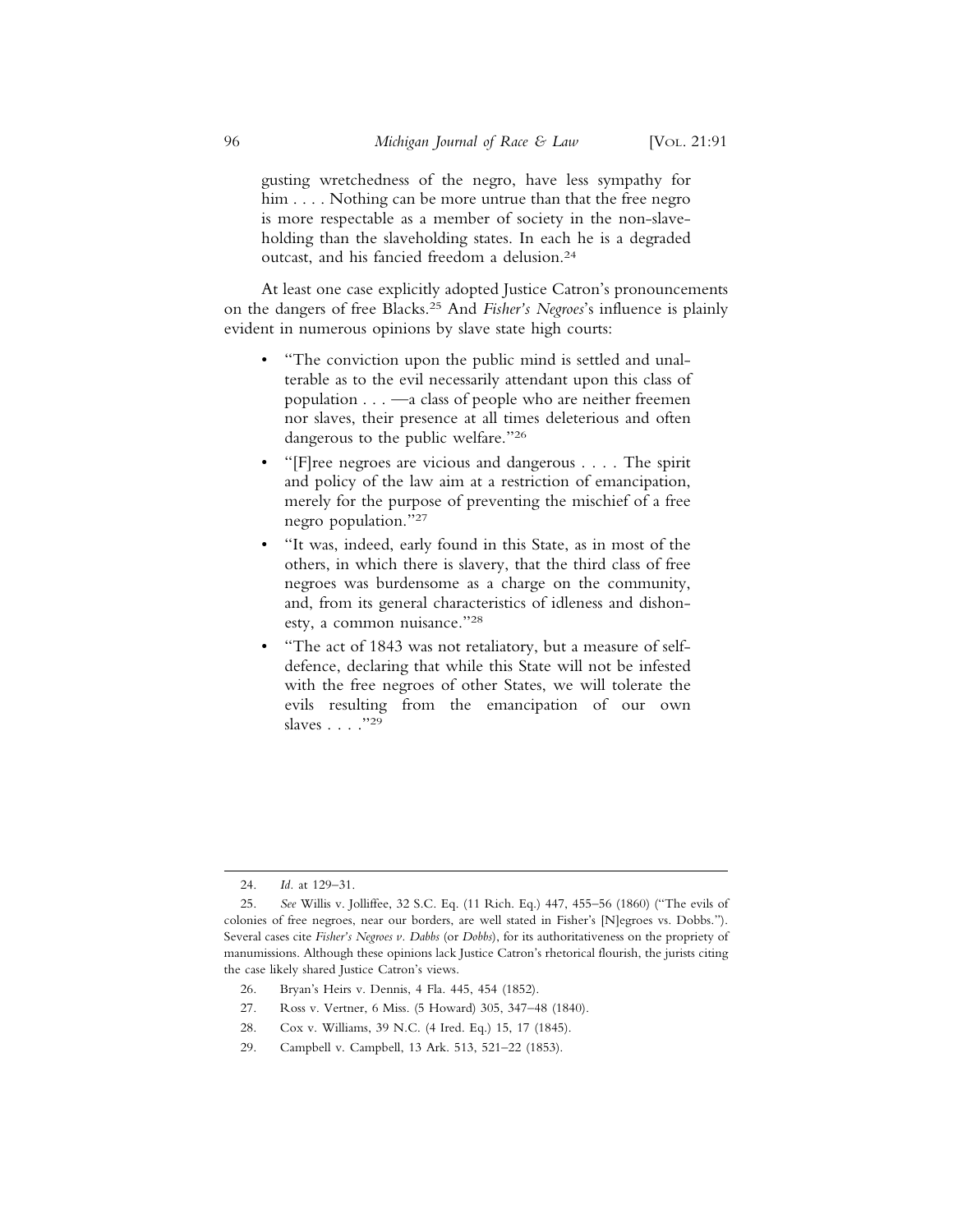Free state courts and legislatures also expressed similar views. In *State* v. Hoppess,<sup>30</sup> Judge Reed<sup>31</sup> presided over the adjudication of whether a slave who escaped from a boat on the Ohio side of the Ohio River was a fugitive within the meaning of the United States Constitution and the Fugitive Slave Act of 1793. After expressing his deep regret that slavery existed,32 Judge Reed concluded that such an escapee was a fugitive subject to those laws. He also acknowledged that attempts to reconcile slavery with the Bible were a "moral insanity, a breaking up, as it were, of the faculties to perceive or distinguish moral truth."33 But Judge Reed did not exhort the state to recognize free Blacks as equals. Instead he espoused a tempered version of Justice Catron's rhetoric:

The question is, if free what will you do with [Blacks?] No one scarcely would wish to confer upon [them] equal political rights, and none certainly would wish for social equality and the amalgamation of the races. So, if all were free, the presence of the negro among our people is a vast evil.

. . . .

It is to be furthermore observed that ours is a government of white men. That our liberties were achieved, and our government formed by white men and for white men. The negro was not included or represented—the hope then was as it now is—that the whole race of negroes should at some future time be removed to a country of their own, to be subject to their own government and laws.34

The concern with an influx of free Blacks may have been especially acute in slave and border states, but the belief that free Blacks were problematic stretched far beyond the Mason-Dixon line.

In 1833, the Connecticut legislature passed a law against establishing "any school, academy, or literary institution, for the instruction or education of coloured persons" who were not Connecticut residents.35 That same year, the state prosecuted Prudence Campbell under this law.<sup>36</sup>

<sup>30.</sup> State v. Hoppess, 2 W.L.J. 279 (Ohio 1848). Although this case does not appear in the Ohio reporter, Salmon P. Chase, one of the lawyers for the runaway slave, sent it to the Western Law Journal for publication.

<sup>31.</sup> In *Hoppess*, the Judge is referred to as Read. The correct spelling appears to be Reed. *See* ELLIOT HOWARD GILKEY, THE OHIO HUNDRED YEAR BOOK 470–71 (1901) (noting that Nathaniel C. Reed served on the Ohio Supreme Court from 1842 to 1849, when he resigned).

<sup>32.</sup> *Hoppess*, 2 W.L.J. at 286.

<sup>33.</sup> *Id.*

<sup>34.</sup> *Id.* at 286–87.

<sup>35. 1833</sup> Conn. Pub. Acts. 425–26.

<sup>36.</sup> Crandall v. State, 10 Conn. 339, 369 (1834). Crandall was acquitted on a technicality. *Id.* at 369–71. The indictment omitted the fact that the school was unlicensed. *Id.*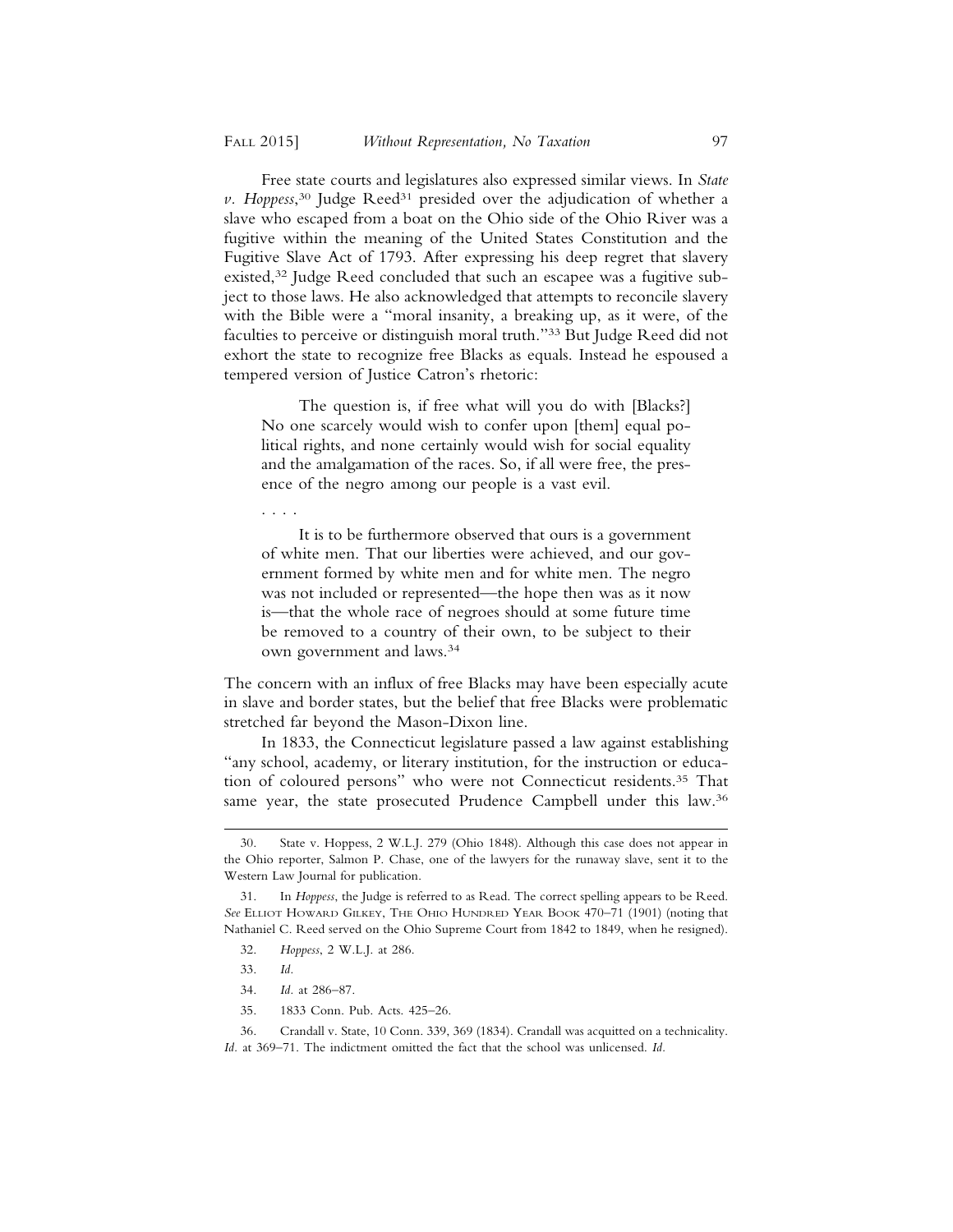Referencing the act's preamble, the court noted that the act's objective was "to prevent injurious consequences resulting from the increase of the coloured population."37 Neither the preamble nor the opinion elaborated on the "injurious consequences" the legislators sought to avoid. But the

desire to limit the growth of the free Blacks indicates that the Connecticut legislators did not view the state's existing Black population as a desirable group. Outlawing the education of non-resident free Blacks likely served two purposes. First, it made Connecticut a less attractive option to free Blacks seeking to emigrate from other states. Second, it placed those free Blacks who chose to immigrate to Connecticut at a competitive disadvantage. Because they lacked the opportunity to obtain formal education or instruction, this law ensured that newly immigrated free Blacks were at the bottom rung of the economy.

Prejudices against free Blacks persisted as the country expanded westward. In Oregon, free Blacks were *personae non gratae*. In 1844, Oregon's legislative body passed a bill that subjected any free Black over the age of 18 who failed to leave the state within two years to "not less than twenty nor more than thirty-nine stripes."38 The provision was later amended to replace the whipping with forced labor followed by removal from the territory.39

These opinions and acts make it clear that slave states *and* free states regarded free Blacks as an "evil" to be avoided.40 The intensity of these beliefs varied from state to state, but they formed the backdrop against which states passed all manner of laws concerning free Blacks, including tax legislation.

#### II. THE TAXATION OF FREE BLACKS

The primary purpose of taxation is to raise public revenue.<sup>41</sup> In this regard, the tax policies of slave and free states differed little from those of most governments throughout history.42 For general, revenue-raising pur-

<sup>37.</sup> *Id.* at 367.

<sup>38.</sup> Quintard Taylor, *Slaves and Free Men: Blacks in the Oregon Country, 1840-1860*, 83 OR. HIST. Q. 153, 155–56 (1982).

<sup>39.</sup> *Id.*

<sup>40.</sup> Not all free state courts held that belief. *See* Judge Davis's Op., 44 Me. 576, 593-94 (1857) (lambasting the Supreme Court's *Dred Scott* decision as coming from an unintelligent, prejudiced mind). On the heels of the *Dred Scott* decision, Maine's Supreme Court declared that free Black males were citizens to the same extent as free White male citizens. Op. of the Supreme Judicial Court, 44 Me. 507 (1857).

<sup>41.</sup> *See* BLACK'S LAW DICTIONARY 1594 (9th ed. 2009) (defining tax as "[a] charge, usu. monetary, imposed by the government on persons, entities, transactions, or property to yield public revenue."); *see also* Herbert E. Newman, *Objectives of Taxation*, 25 DEL. NOTES 1, 1–2 (1953), http://udspace.udel.edu/bitstream/handle/19716/4616/article1.pdf (noting that "the revenue objective" is a commonly offered rationale for the why governments levy taxes).

<sup>42.</sup> *See, e.g.*, ARK. CONST. of 1836, Revenue, § 1 ("All revenue shall be raised by taxation, to be fixed by law.").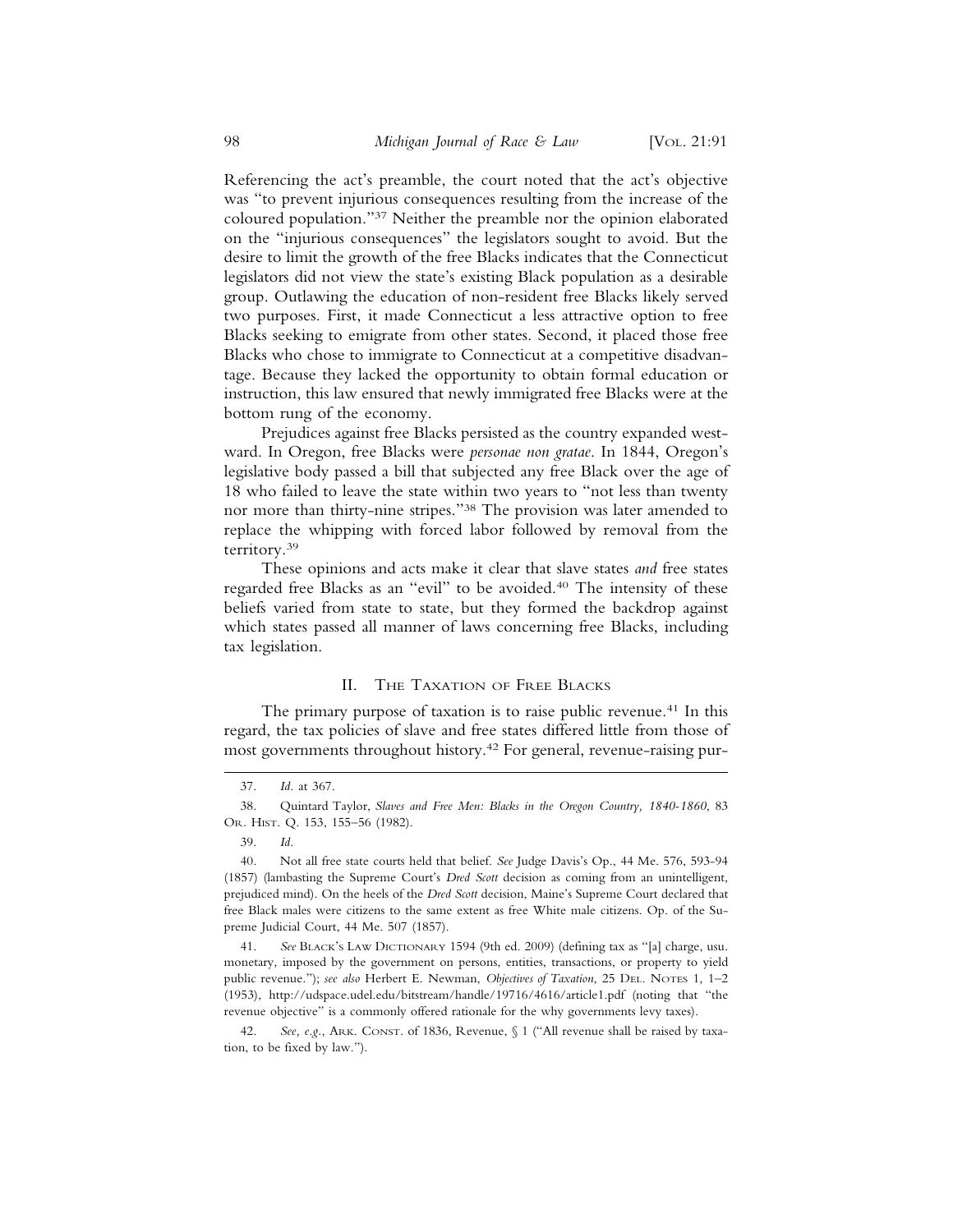poses, states often made no distinction between the races when taxing personal and real property.<sup>43</sup> And in some states, the taxable holdings of free Blacks were quite substantial.44 This section compares and contrasts the ways states taxed free Blacks.

#### A. *Taxing Freedom: Slave States' Taxation of Free Blacks*

A few slave states—usually those further north—exempted free Blacks from paying certain taxes. For example, a few Maryland counties exempted free Blacks from paying school taxes for schools their children could not attend,45 and North Carolina exempted free Blacks in the entire state from paying any school tax.46 Tennessee's 1834 constitution exempted "[a]ll free men of color" from paying the poll tax.<sup>47</sup> But the slave states' overarching tax policies shared a common, non-revenue generating theme: They used a "freedom tax"48 to discourage the growth of their free Black populations.

Because the contours and complexities of each state's system of taxation varied, this freedom tax took many forms. Sometimes it appeared through the application of facially race-neutral tax laws.<sup>49</sup> On other occasions, the states took a more direct approach by subjecting free Blacks to

44. *See e.g.*, CARTER G. WOODSON, FREE NEGRO HEADS OF FAMILIES TOGETHER WITH A BRIEF TREATMENT OF THE FREE NEGRO xxxviii (1925) ("The Negroes of Philadelphia had taxable property to the amount of \$350,000 in 1832, \$359,626 worth in 1837, and \$400,000 worth in 1847."). Free Blacks also had substantial amounts of taxable property in New Orleans, Louisiana and Charleston, South Carolina.

45. *E.g.*, 1838 Md. Laws 314, ch. 327, § 10 ("[A]ll tax . . . shall be levied on all the assessable property in said district, . . . excepting nevertheless, the property assessed to and actually owned by free negroes."); 1834 Md. Laws 2022, ch. 263, § 1 ("[T]he trustees . . . shall have power to levy upon all the taxable property in said districts, except the property of free persons of color, a sum not exceeding one hundred and fifty dollars for [school purposes.]"). These laws pertained to Kent and Montgomery counties, respectively. But not all counties created such tax exemptions. *See* WOODSON, *supra* note 44, at xxxii ("The Negroes in Baltimore paid \$500 in school taxes in 1859, although their children could not attend the city schools.").

46. JOHN HOPE FRANKLIN, FREE NEGRO IN NORTH CAROLINA, 1790–1860 104 (1943).

47. TENN. CONST. art. IV, § 1 (1834).

48. The phrase "freedom tax" does not appear in the literature I have found discussing free Blacks and taxation, but I cannot think of a more apt phrase to describe what is happening here. Blacks could have their freedom, provided they paid *actual* taxes in various incarnations.

49. *See infra* notes 51–62 and accompanying text.

<sup>43.</sup> *See, e.g.*, James Martin Wright, *The Free Negro in Maryland 1634-1860*, 97 STUDS. IN HIST., ECON. & PUB. L. 515/125 (1921) ("Property holders in Maryland without distinction as to color contributed to the ordinary public revenues."); *Slavery and the Colored People in Delaware*, THE COLORED AMERICAN (New York), Aug. 12, 1837 ("The real and personal estate of people of color is assessed and subjected to taxation as according to valuation the same as any other[.]") (available through accessible.com). A few state constitutions from this period contain provisions to the effect that all species of property shall be taxed equally for general revenue purposes, so in those states, the constitutionality of varying general taxes based on the race of a property owner is questionable.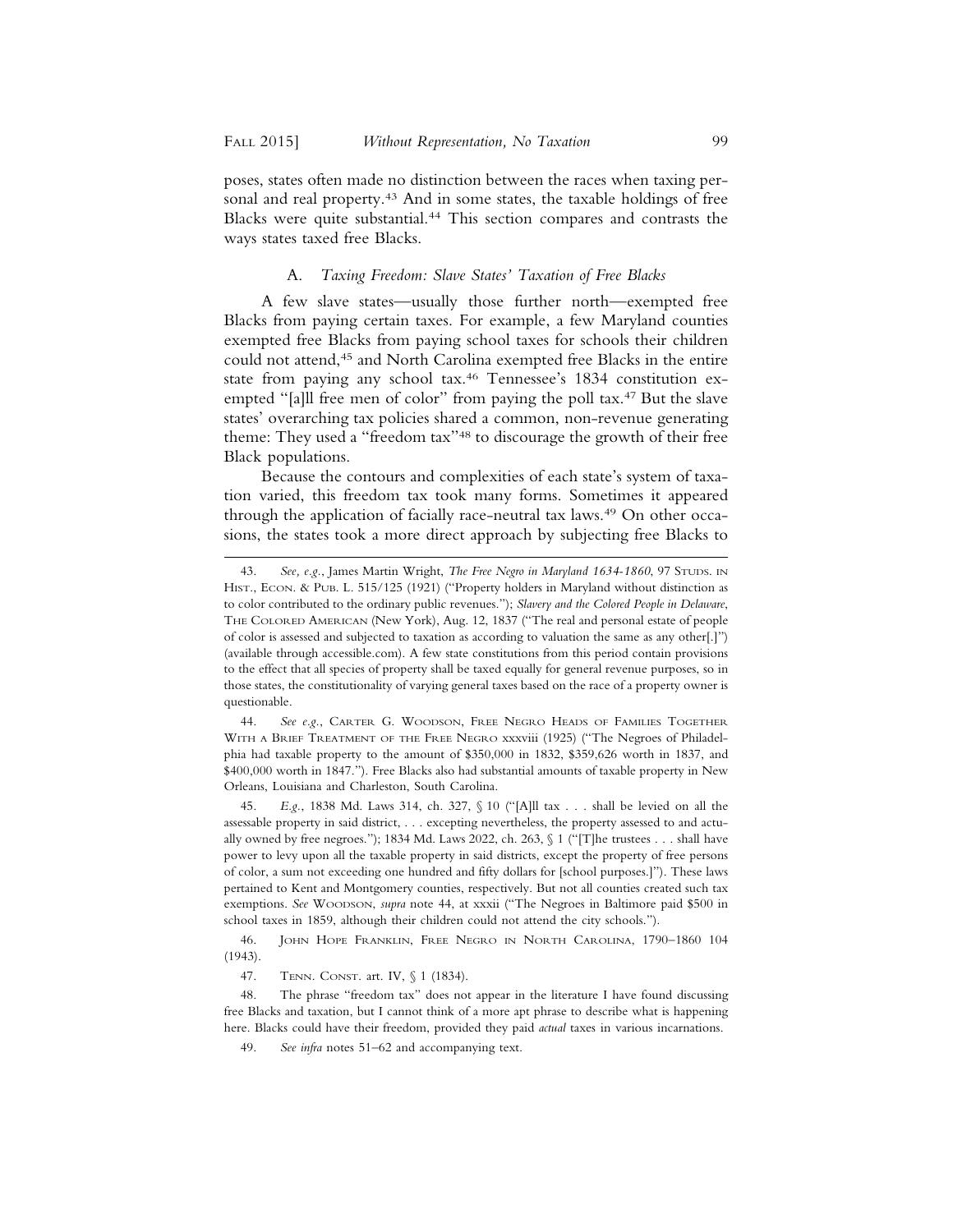different taxes than their White counterparts.<sup>50</sup> But the freedom tax was a fact of life for free Blacks in every slave state.

*Maryland v. Dorsey*51 provides an absurd example of how a facially race-neutral tax—Maryland's first inheritance tax—constituted a freedom tax. Around 1847, Nicholas Worthington manumitted his slaves through his will.<sup>52</sup> Maryland's inheritance tax required the executor of an estate to pay a 2.5 percent tax on the value of the estate before distributing it to the legatees.53 But here, the legatees were themselves the estate. Maryland sued the executor of Worthington's estate for 2.5 percent of the slaves' appraised value, and the lower court held that "gift of freedom to the negroes in question, is not liable to the tax."54

The Court of Appeals reversed the lower court's decision after summarily reiterating slaves' firm status as property under Maryland law:

It is therefore our opinion that the manumission, or bequest of freedom to a slave by last will and testament, confers on such slave the identical rights, interests and benefits, which would pass, if the testator had bequeathed the same slave to another person, and that such bequest to another would be a legacy. The conclusion, therefore, that a bequest of freedom to a slave is a legacy, is as clear as that things which are equal to the same thing, are equal to one another.<sup>55</sup>

The court's characterization of slaves as property and persons in almost the same breath is jarring, but it bore no legal significance.<sup>56</sup>

The aftermath of this ruling is unknown. The law required the executor to pay 2.5 percent of the slaves' appraised value—around \$400—to the State within thirteen months or risk losing his commission.57 It is unlikely that the executor simply paid the amount—today's equivalent of about \$10,000—out of the goodness of his heart. It is much more plausible

<sup>50.</sup> *See infra* notes 63–70 and accompanying text.

<sup>51.</sup> Maryland v. Dorsey, 6 Gill 388 (1848).

<sup>52.</sup> *Id.* at 388.

<sup>53. 1860</sup> Md. Laws 581, art. 81,  $\$  125-26.

<sup>54.</sup> *Dorsey*, 6 Gill at 389 (quoting the lower court opinion) (internal quotation marks omitted).

<sup>55.</sup> *Id.* at 390–91.

<sup>56.</sup> The Maryland Court of Appeals later clarified that the "identical rights, interests and benefits" language applied only to the property interest in the value of the slaves and did not elevate freed slaves to the status of free Whites. Spencer v. Negro Dennis, 8 Gill 314, 320–21 (1849).

<sup>57. 1860</sup> Md. Laws 581, art. 81, § 127.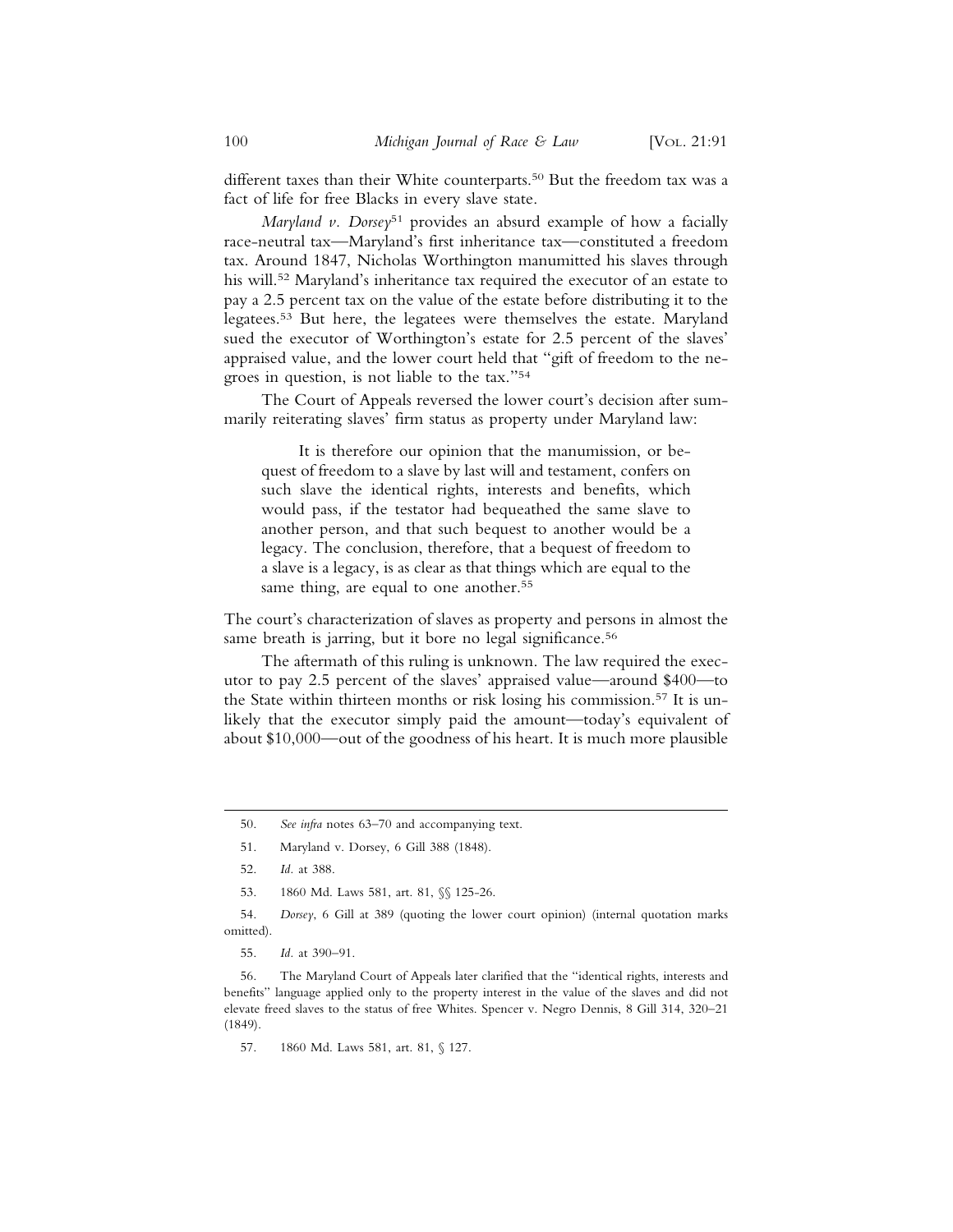that the executor hired out the slaves<sup>58</sup> or sold one or two of them of them to raise the required tax.59 Regardless, the court literally taxed freedom.

The Maryland Court of Appeals again held that a manumitted slave was subject to an inheritance tax on his freedom in *Spencer v. Negro Dennis*. 60 Instead of simply citing *Dorsey* as controlling precedent, it expounded on the soundness of its holding:

But is there, in point of fact, any injustice or hardship in this tax? [O]r, have manumitted slaves any right to complain of it? We think not. . . . [The State] has imposed a tax of two and a half per cent. on legacies, and we regard the bequest of freedom to a slave, as a legacy equal to the amount of his appraised value. If such a bequest be not a legacy, what is it? It would puzzle the most astute and learned lawyer to find any other head, in a legal nomenclature, under which it could be classed. It was declared to be a legacy by Chancellor Bland, in [*Hammond v. Hammond*, 2 Bland 306, 314]. "That every devise and every bequest, including the emancipation of slaves, for the gift of freedom to a slave, is a most precious, specific legacy, are specific legacies." That distinguished jurist, the late William Pinkney, in his celebrated speech before the General Assembly of Maryland, in 1789, in favor of testamentary emancipation, spoke of manumission as a "specific legacy." And this court have so treated it in the case of [*Cornish v. Wilson*, 6 Gill 299 (Md. 1848)].

Of what special injustice or hardships had the manumitted slavery in the case of [*Dorsey*], a right to complain? They had accepted of a bequest, charged with a small and reasonable incumbrance, which ought to be discharged, and they are amply reimbursed for its imposition, by the increased value of their labor resulting from the incumbrance.

The acts of Assembly of Maryland, authorising the manumission of slaves, were not passed . . . to confer benefits upon slaves, and promote their comforts and happiness; because all

<sup>58.</sup> It was common practice for slave owners to hire out their slaves. JENNY BOURNE WAHL & CHRISTOPHER TOMLINS, THE BONDSMAN'S BURDEN: AN ECONOMIC ANALYSIS OF THE COMMON LAW OF SOUTHERN SLAVERY 204 (2002). In addition, there is at least one reported instance where a master "provided in his will that his slaves be allowed to work to meet the debts of the estate, after which they could chose freedom in Liberia or remain slaves in Virginia." PAUL FINKELMAN, SLAVERY AND THE FOUNDERS: RACE AND LIBERTY IN THE AGE OF JEFFERSON 279 (2014) (citing Elder v. Elder's Ex'or, 31 Va. (4 Leigh) 252 (1833)). Therefore, it is not beyond the pale to think that this practice could carry over into paying certain taxes.

<sup>59.</sup> *See* 1860 Md. Laws 581, art. 81, § 126 ("[E]very executor shall have power, under the order of the Orphans' Court, to sell if necessary so much of said property as will enable him to pay said tax.").

<sup>60.</sup> Spencer v. Negro Dennis, 8 Gill 314, 317 (Md. 1849).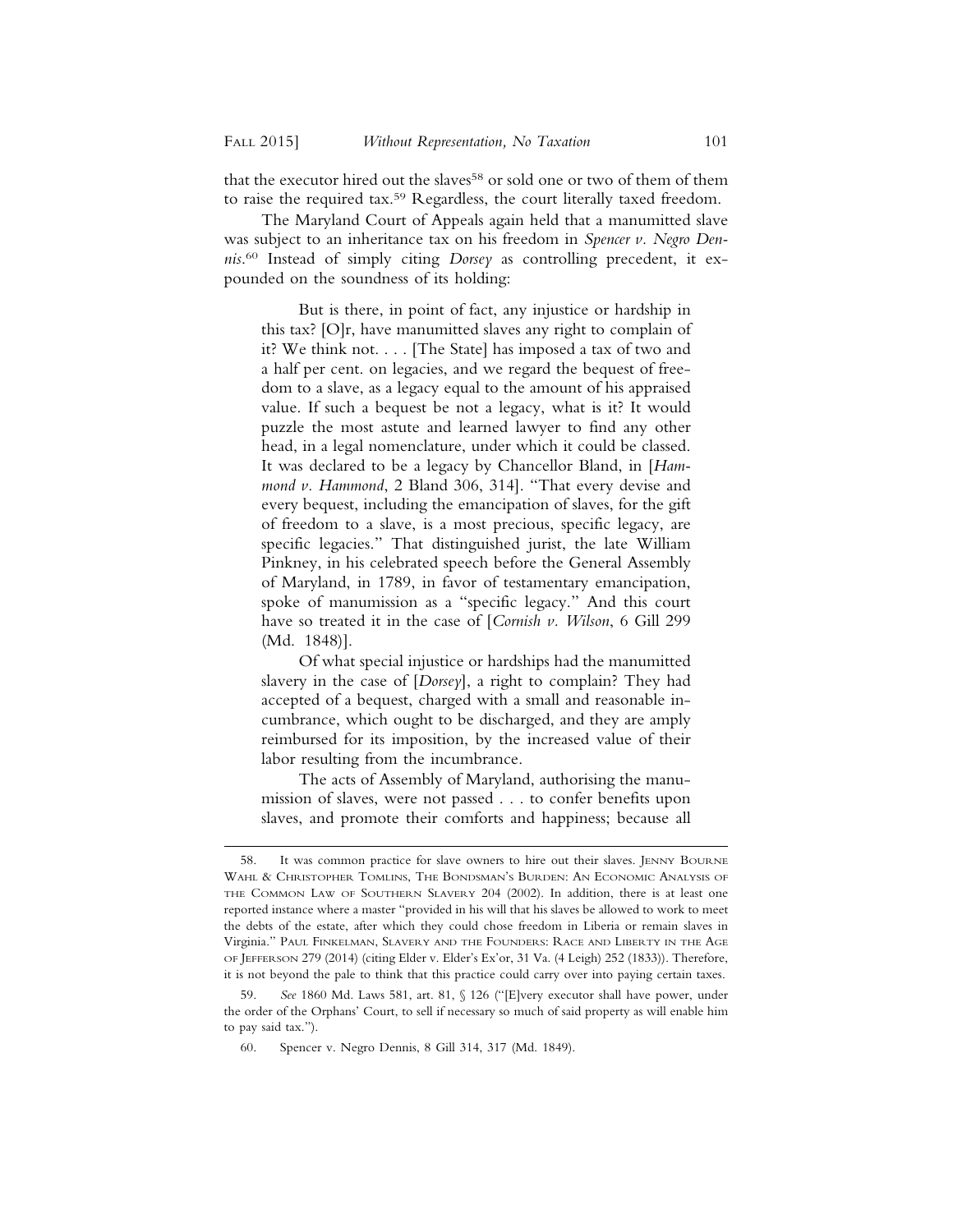observation and experience, in Maryland, had demonstrated, that the reverse would be the result; that slaves, for the most part, were far better fed and clothed; more contented and happy; and in point of sobriety, virtue and moral character, far above the free coloured population of the State. But the design of these enactments was to gratify the masters of slaves, to enlarge their privileges, and to give them an authority to dispose of their slaves, in a way which otherwise they did not possess.<sup>61</sup>

*Dorsey* and *Spenser* appear to be the only two published cases addressing this issue, and sometime between 1849 and 1860, Maryland's inheritance tax was amended to include the words "this not to apply to negroes manumitted by deed or will."62 But this was not the only incarnation of a freedom tax in the slave states.

Some municipalities in slave states imposed taxes on free Blacks that they did not impose on Whites. For example, St. Augustine, Florida imposed a \$3 tax on all free Black males and a \$1.50 tax on all free Black females who stayed in the city for a period of two weeks or longer.63 Some states imposed special free Black taxes. Virginia, for instance, imposed a special tax on free Blacks to raise funds to transplant them to Liberia as soon as practicably possible.<sup>64</sup> In addition to taxing freedom, this tax actively sought to fund the forced removal of free Blacks from the state.

The poll tax was the most direct freedom tax slave states imposed. Because of the Twenty-Fourth Amendment and Voting Rights Act, the poll tax has been relegated to discussions about voter suppression. But poll taxes need not be tied to the act of voting. Poll taxes—also known as a head and capitation taxes—are simply "fixed tax[es] levied on each person within a jurisdiction."65 Poll taxes were a flat income tax of sorts—if you

<sup>61.</sup> *Id.* at 317–19. It is interesting to note what the court omitted from its opinion in *Spencer*. It paraphrases *Hammond v. Hammond* for the proposition that the emancipation of slaves is a legacy, no different than any other bequest. Chancellor Bland went on to say that other beneficiaries of a will "might be compelled to contribute toward the satisfaction of the testator's debts to the whole amount of the property given to them, before the donations to the wife and freed slaves . . . could be at all molested." He then stated that if the testator's intention is "unequivocally clear," it does not "leave room for the smallest doubt upon the subject." Hammond v. Hammond, 2 Bland 306, 314 (Md. High Ct. Ch. 1830).

<sup>62. 1860</sup> Md. Laws 581, art. 81, § 124.

<sup>63.</sup> Dorothy B. Porter, *Library Sources for the Study of Negro Life and History*, 5 J. NEGRO EDUC. 232, 235 (1936) (citing David Y. Thomas, *Report upon the Historic Buildings, Monuments, and Local Archives of St. Augustine, Florida*, ANNUAL REPORT OF THE AMERICAN HISTORICAL ASSOCIATION FOR THE YEAR 1905 347 (1906)).

<sup>64. 1849</sup> Va. Acts 8 ("[A]n annual tax of one dollar shall be and the same is hereby levied upon every free male negro of the age of twenty-one years and under fifty-five years . . . . The fund arising from this source shall be applied to the removal of free negroes from this commonwealth [to Africa].").

<sup>65.</sup> BLACK'S LAW DICTIONARY 1596 (9th ed. 2009) (defining poll tax).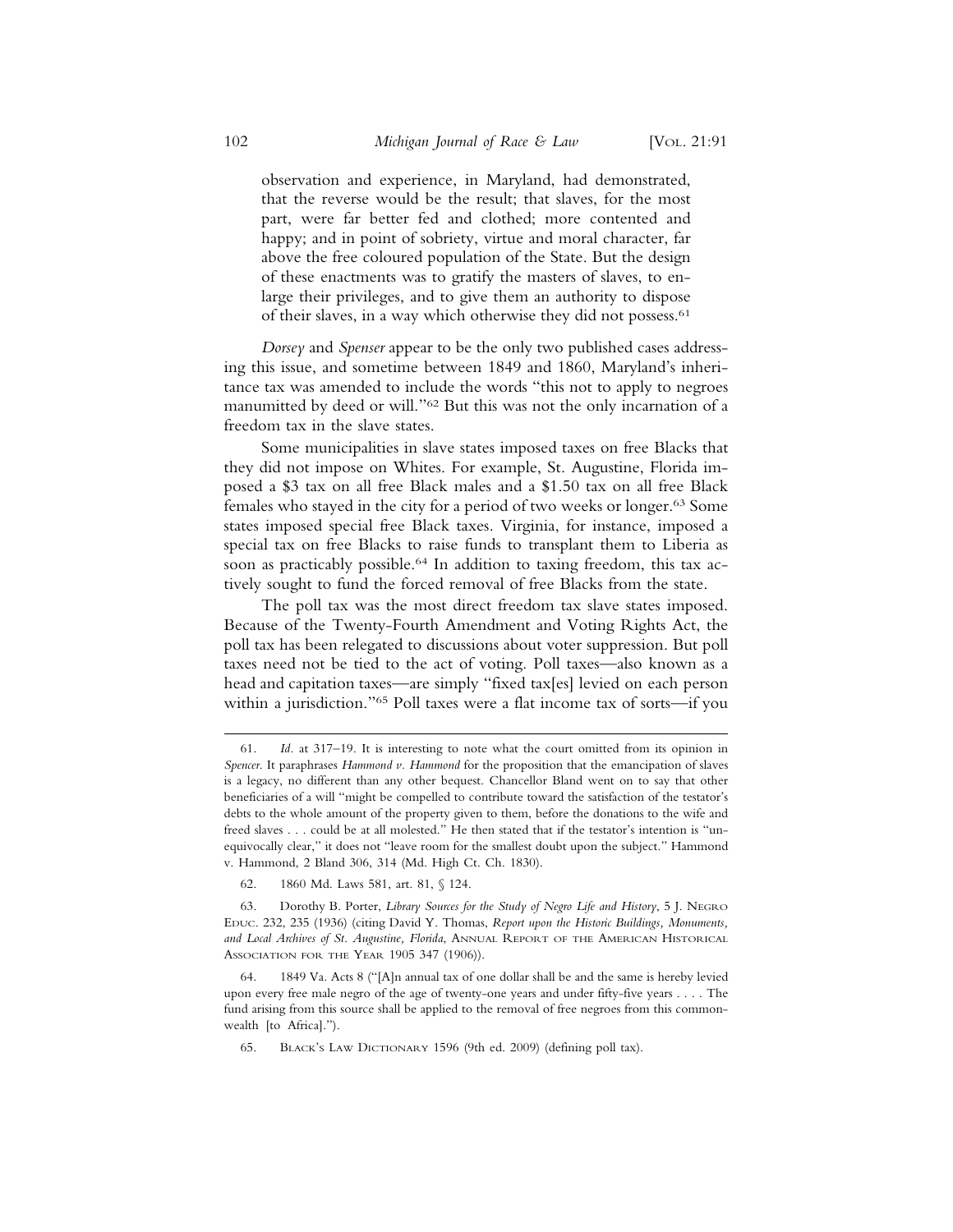resided in the state, county, or municipality that imposed the tax, you had to pay it.

Some states imposed poll taxes on their inhabitants in a race-neutral manner.<sup>66</sup> But well before the Fourteenth Amendment rendered the practice unconstitutional, slave states routinely levied poll taxes on their inhabitants in an unequal manner based on race. For example, Alabama's 1852 poll tax established the following rates:

- "On every white male inhabitant between the ages of twenty-one and forty-five years; fifty cents.
- "On every male free negro between twenty-one and fifty years of age; two dollars.
- "On every female free negro between twenty-one and forty-five years of age; one dollar."67

And Mississippi levied similar poll taxes:

- "A poll tax of forty cents on each free white male person, between the ages of twenty-one and fifty years.
- "A poll tax of one dollar on every free, colored male person, between the ages of twenty-one and fifty years."68

To add insult to injury, some free Blacks who failed to pay taxes became quasi-slaves through states' debt collection schemes.69

68. 1857 Miss. Laws 73; *see also* 1823 Miss. Laws 285 ("the sum of seventy-five cents shall be assessed and collected on each slave; the sum of seventy-five cents on every free White male, above the age of twenty-one and under fifty years; the sum of three dollars on *each and every* free man of color, over the age of twenty-one and under fifty years") (emphasis added).

69. *See, e.g.*, Cooper v. Mayor of Savannah, 4 Ga. 68 (1848) (noting that the state may not jail Blacks for failure to pay taxes but may hire them out for the amount that is due); State v. Davis, 52 N.C. (7 Jones) 52, 52 (1859) ("[A]ll free negroes, who have not paid their taxes, shall be made to work on the streets two days for each and every dollar of tax due the town by them . . . ." (quoting a Newbern, N.C. ordinance)); State v. Graham, 20 S.C.L. (2 Hill) 457, 457 (1834) (noting that the law authorized the state "to seize and sell [free Blacks who refused to pay their taxes] for a term of time sufficient to satisfy [the debt] not exceeding one year"); JOHN CODMAN HURD, 2 THE LAW OF FREEDOM AND BONDAGE IN THE UNITED STATES 8 (Boston,

<sup>66.</sup> *See, e.g.*, 1846 Ark. Acts 857 (levying "on each free male over the age of twenty-one years and under sixty, a poll tax, not exceeding one dollar").

<sup>67. 1852</sup> Ala. Acts 130, § 391. Note that the laws make no mention of free White females. Alabama's earlier poll taxes maintained the same 1:4 ratio for poll taxes on free White males versus free Black males, levied a poll tax on slaves, and made no mention of free women of either race. 1836 Ala. Acts 650 (An Act to raise a revenue for the support of government, until otherwise altered by law. Jan. 10, 1835 (§ 3)) ("for each [slave] over ten and under sixty, twentyeight cents; for all free male negroes and mulattoes, over twenty-one years, fifty cents each; for all free white males above the age of twenty-one years, and not exceeding forty-five, twelve and a half cents each"). By 1852, Alabama and many other slave states had moved to an ad valorem system of taxation for their slaves. *See generally* DONALD C. BUTTS, A CHALLENGE TO PLANTER RULE: THE CONTROVERSY OVER THE AD VALOREM TAXATION OF SLAVES IN NORTH CAR-OLINA, 1858-1862 (1978) (discussing dynamics of the poll tax and the ad valorem tax).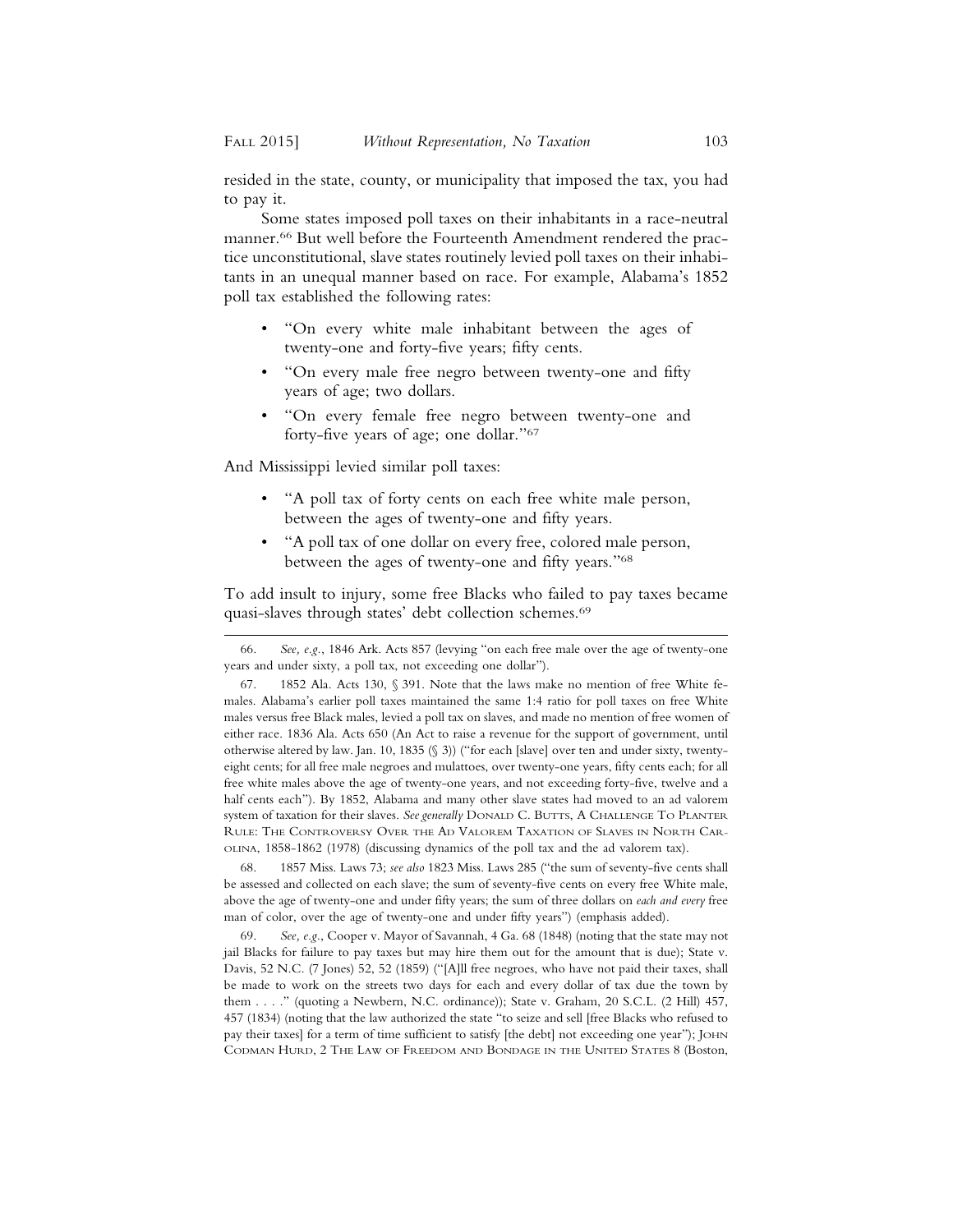#### B. *Separate But (Mostly) Equal: Free States' Taxation of Free Blacks*

In the free Mid-Atlantic States and New England (with the exception of Connecticut and Rhode Island), all inhabitants were equal in terms of taxation. In those states, free Whites and Blacks paid the same property taxes,<sup>70</sup> poll taxes,<sup>71</sup> and special taxes.<sup>72</sup> The same was true in Minnesota, Wisconsin, and Michigan.73

Only a few free states subjected free Blacks to different taxes than their White counterparts. Indiana, while it was still a territory, levied an annual poll tax of three dollars on free Black males between the ages of twenty-one and fifty-five.74 But Indiana, like Tennessee, exempted free Blacks from paying the poll tax that served as a voting prerequisite.75

The California and Oregon legislatures also passed systems of discriminatory taxation. California's 1862 passage of "An Act To Protect Free

71. *See, e.g.*, 1840 Me. Laws 94 (making no mention of race with regard to paying a poll tax); *see also* Op. of the Supreme Judicial Court, 44 Me. 507, 515 (1857) (stating that Maine's constitution did "not discriminate between the different races of people which constitute the inhabitants of [Maine]").

72. Unlike some slave states and several other free states, it appears as though free Blacks contributed to the payment of school taxes even though their children could not attend the schools. *See, e.g.*, MARY FRANCES BERRY & JOHN W. BLASSINGAME, LONG MEMORY: THE BLACK EXPERIENCE IN AMERICA 46 (1982) (noting the story of Robert Purvis, a free Black in Philadelphia who refused to pay school taxes for schools his offspring could not attend).

73. This is not too surprising, considering Minnesota, Wisconsin, and Michigan had fewer than 300, 1,200, and 3,000 free Black inhabitants in 1860, respectively. *See infra* TABLE VIII.

74. 1813 Ind. Territorial Laws 485. The money was used for general county revenue purposes, with the exception of Knox County, where the funds were used for a school. Three dollars was also the amount set by the Indiana legislature for many criminal fines and penalties. *See, e.g.*, 1816 Ind. Acts 95 (fining individuals who gambled no less than three and no more than twenty dollars); 1816 Ind. Acts 37 (fining individuals between one and three dollars for breaching the peace).

75. *See* 1816 Ind. Acts 128 (levying a fifty-cent "poll tax on every actual citizen qualified to vote"); *see also* 1825 Ind. Acts 23 (levying a "fifty cents poll tax on each white male inhabitant" of Marion, Hamilton, and Allen counties for county purposes).

Little, Brown & Co. 1862) (noting that Virginia passed a law in 1820 making it lawful to hire out "negroes and mulattoes" who did not pay their taxes); *see also* Wright, *supra* note 43 ("It was held that many free negroes [in Maryland] paid no taxes . . . and that it was but reasonable that they should contribute to repairing the public roads.").

<sup>70.</sup> Free Blacks appear on the tax rolls of each of these states. *See, e.g.*, CITY OF BOSTON, A REPORT OF THE RECORD COMMISSIONERS OF THE CITY OF BOSTON, CONTAINING THE STATISTICS OF THE UNITED STATES' DIRECT TAX OF 1798, AS ASSESSED ON BOSTON; AND THE NAMES OF THE INHABITANTS OF BOSTON IN 1790, AS COLLECTED FOR THE FIRST NA-TIONAL CENSUS 121 (1910) ("Joseph Almsly and Thomas Freeman, owners; Joseph Almsly and Thomas Freeman, Negro, occupiers; brick dwelling; Fronting on a passage way; East on Richardson; Northerly & Westerly on J. Kirkwood; South on Charter Street. Land, 420 square feet; house, 420 square feet; 2 stories, 10 windows; Value, \$750."). I have not been able to find an indication on the tax rolls or a mention in any judicial opinion or newspaper to suggest that their general taxation differed from that of their White counterparts.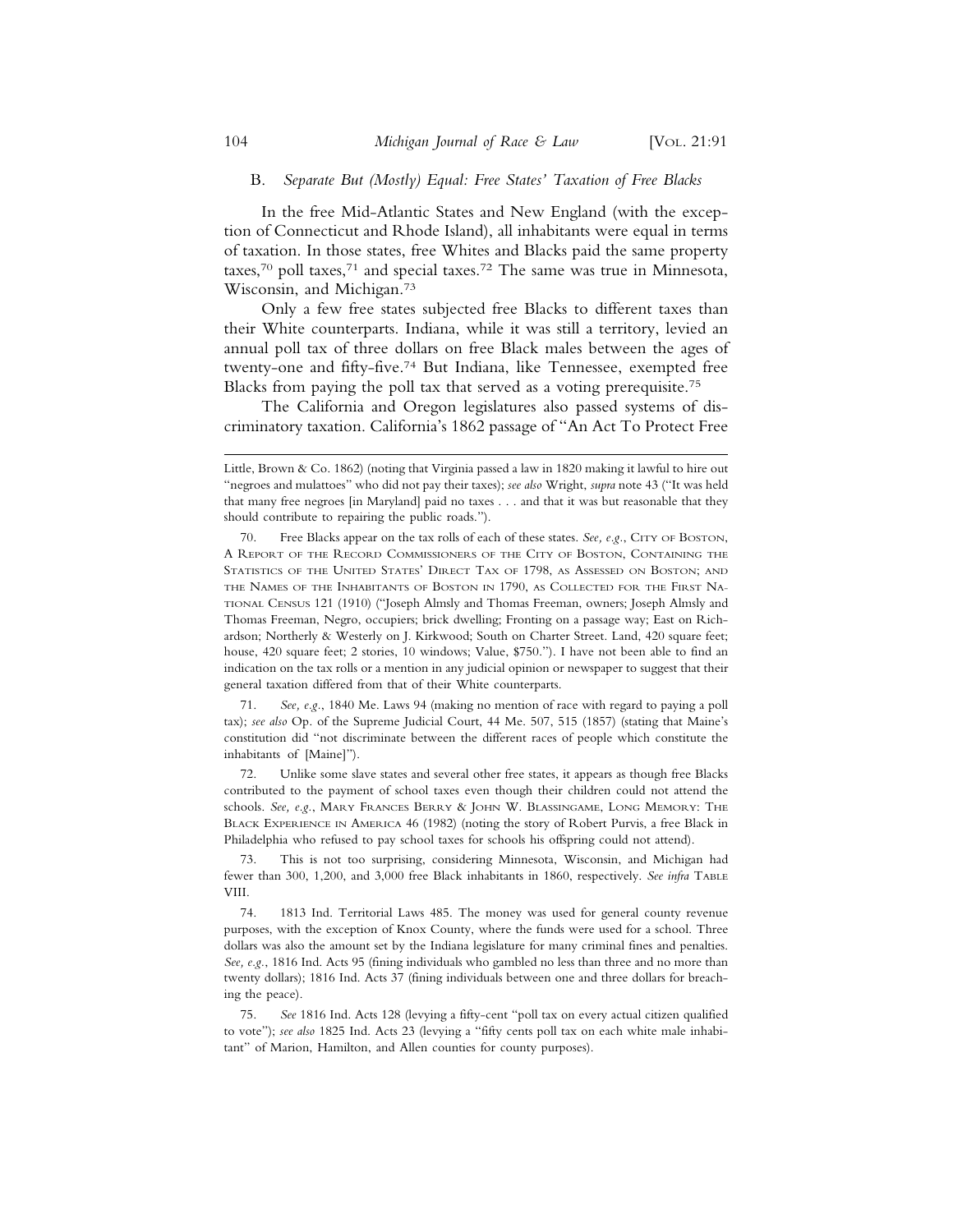White Labor against competition with Chinese Coolie Labor, and to discourage the Immigration of the Chinese into the State of California"76 charged Chinese laborers—and those who hired them—exorbitant monthly taxes.77 California's "Anti-Coolie Act" was short lived,78 but it served as the inspiration for Oregon's discriminatory poll tax<sup>79</sup>:

*Be it enacted by the legislative assembly of the state of Oregon*, That each and every negro, Chinaman, kanaka and mulatto, residing within the limits of this state, shall pay an annual poll tax of five dollars, for the use of the county in which such negro, Chinaman, kanaka and mulatto may reside.80

Taking a cue from slave states, the sheriff could force individuals who did not pay these taxes to work on the highways to pay the taxes.<sup>81</sup> This law was not repealed until Oregon ratified the Fourteenth Amendment in 1866.<sup>82</sup> Oregon's disdain for free Blacks was well known,<sup>83</sup> but the influx of Chinese and Hawaiian labor competition most likely formed the primary impetus for this tax; only 128 free Blacks resided in Oregon in 1860.84

Several free states exempted free Blacks from the payment of school taxes. Ohio, the free state with the largest Black population outside of New England and the Mid-Atlantic, initially gave free Blacks a partial exemption from the school tax. Counties in Ohio could not levy taxes on free Blacks for the general schools, but they could levy taxes on free Blacks if the trustees decided to use it towards the education of free Blacks.85 Two years later, Ohio repealed this act and simply exempted free Blacks from

84. *See infra* TABLE VIII.

<sup>76. 1862</sup> Cal. Stat. 462.

<sup>77.</sup> *See* Lin Sing v. Washburn, 20 Cal. 534, 564 (1862) (noting that the monthly charges were two dollars and fifty cents).

<sup>78.</sup> The act passed in April of 1862 and was pronounced unconstitutional in the same year. *Id.* at 581–82.

<sup>79.</sup> *Compare* 1862 Cal. Stat. 462 (describing the receipt of payment to be used), *with* 1862 Or. Laws 76–77 (same).

<sup>80. 1862</sup> Or. Laws 76.

<sup>81.</sup> *Id.* at 77.

<sup>82.</sup> HUBERT HOWE BANCROFT & FRANCES FULLER VICTOR, 2 HISTORY OF OREGON 666 (San Francisco, The Hist. Co. 1888).

<sup>83.</sup> *See Crafting the Oregon Constitution: Blacks in Oregon Meet Hostility*, OREGON STATE ARCHIVES, http://arcweb.sos.state.or.us/pages/exhibits/1857/before/slavery.htm (last visited Jan. 31, 2015).

<sup>85.</sup> STEPHEN MIDDLETON, THE BLACK LAWS IN THE OLD NORTHWEST 34 (1993) ("[N]othing in this act contained shall be so construed as to compel . . . [blacks or mulattoes] to pay any tax for the support of such schools; but all taxes assessed on their property, for school purposes, . . . shall be appropriated . . . for the education of said black and mulatto persons therein, and for no other purpose whatever.") (quoting "An act to provide for the support and better regulation of common schools," Feb. 10, 1829, Laws of Ohio)).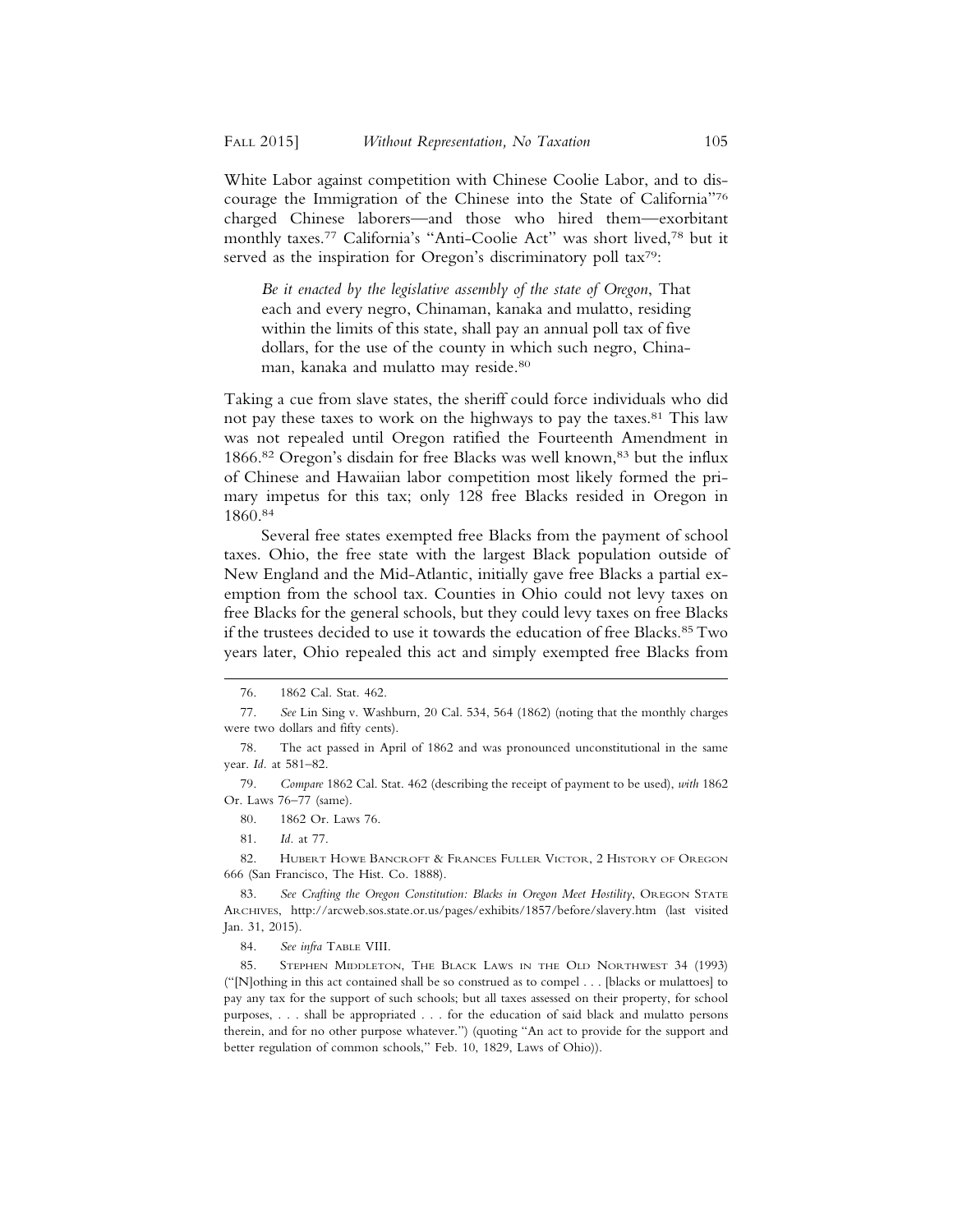paying a school tax.<sup>86</sup> This remained the law until 1847, when Ohio established schools for Black children.87 In 1847, Illinois made special provisions to return the school taxes taken from free Blacks.<sup>88</sup> And in 1851, Iowa exempted all of the property belonging to free Blacks "from taxation for school purposes."89 Indiana exempted free Blacks from paying school taxes in 1853.90 Kansas did not exempt free Blacks from paying school taxes, but it specified that any taxes collected from free Blacks should be used to educate the children of free Blacks.<sup>91</sup>

Rhode Island and Connecticut were the only states to completely exempt the property of free Blacks from taxation.<sup>92</sup> Rhode Island's free Black tax exemption was short-lived.93 Because it lasted only two years, it does not appear to have generated any published cases.

*Copp v. Town of Norwich*<sup>94</sup> appears to be the only other reported case besides *Johnson v. Town of Norwich*<sup>95</sup> that involved Connecticut's tax exemption. In *Copp*, the plaintiff, a White male, held land in trust for three minors who were "lighter than mulattos, and darker than whites."96 The court held that because the minor children did not have a present interest in the taxable property, the plaintiff could not claim the "free persons of color tax exemption" on their behalf.97 It declined to adjudicate whether the children qualified as "persons of color, within the meaning of the statute,"98 because it was unnecessary to answer that question to solve the issue before the court. But when presented with the question five years later, the court held that anyone with a "distinct, visible admixture of African blood"99 qualified as a person of color within the meaning of the statute.

- 88. WOODSON, *supra* note 44, at liii-liv.
- 89. IOWA CODE § 1160 (1851).
- 90. WOODSON, *supra* note 44, at liii.
- 91. 1862 Kan. Sess. Laws 395–96.

92. 1841 R.I. Pub. Laws 82 (Jan. adjourned sess.) ("The real and personal estate of blacks and other people of color not freemen of this state or of any town thereof, shall not be liable to town or state taxes in any manner whatever."); 1844 Conn. Pub. Acts 36–37 ("[T]he personal and real estate of any person of color in this state shall be exempt from taxation.").

93. 1843 R.I. Pub. Laws 44 (Jan. adjourned sess.) (repealing the tax exemption for Blacks and other persons of color).

- 94. Copp v. Town of Norwich, 24 Conn. 28 (1855).
- 95. Johnson v. Town of Norwich, 29 Conn. 407 (1860).
- 96. *Copp*, 24 Conn. at 29.
- 97. *Id.* at 32.

98. *See id.* at 29 (describing the children as one-fourth Black because their father was White, and their mother was half Black and half White).

99. *Johnson*, 29 Conn. at 408.

<sup>86.</sup> *Id.* at 35 (quoting "An act to provide for the support and better regulation of common schools," Mar. 10, 1831, Laws of Ohio.).

<sup>87.</sup> *Id.* at 37 (quoting "An act to provide for the establishment of Common Schools for the education of children of black and mulatto persons," Feb. 24, 1848, Laws of Ohio).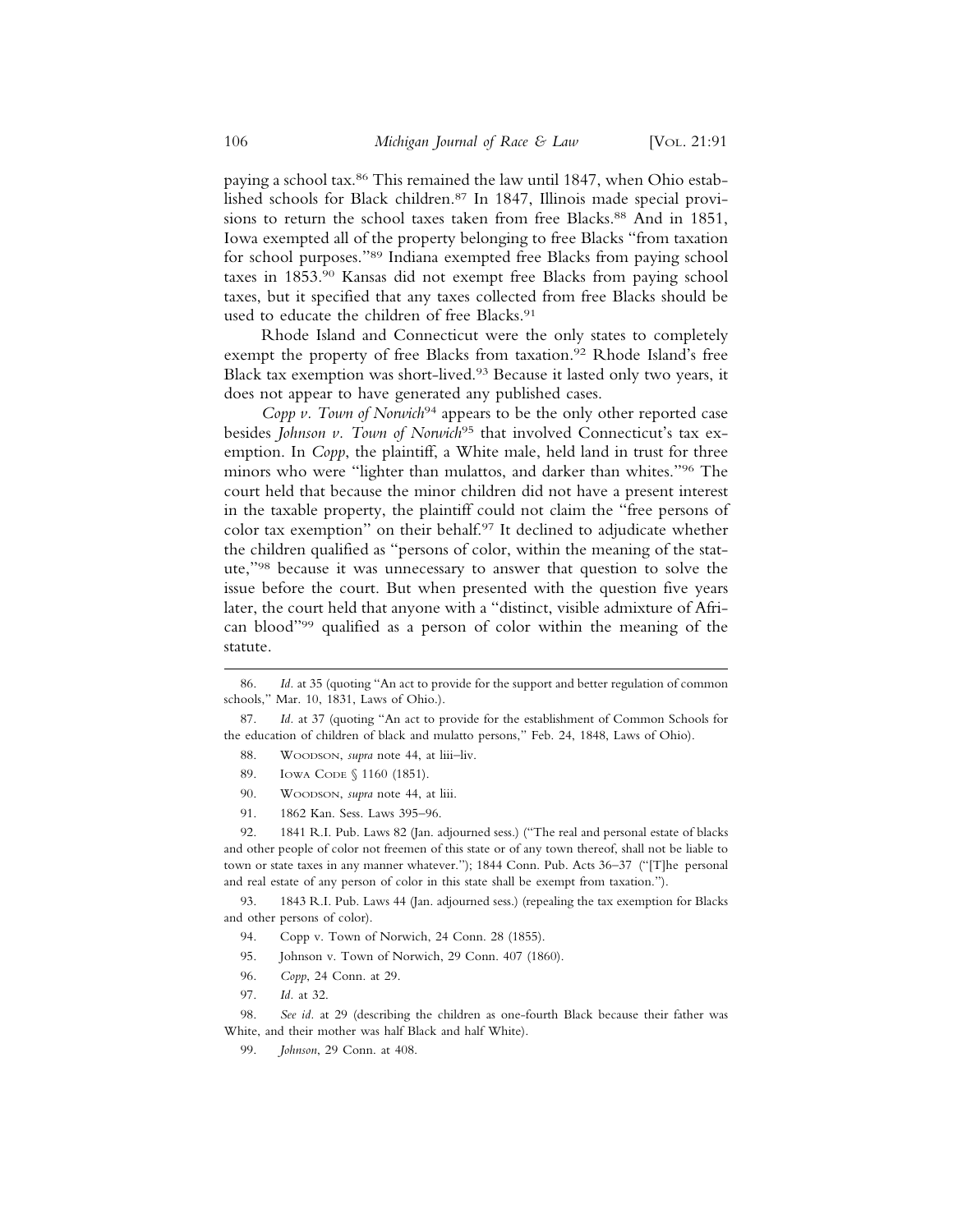#### III. REVOLUTIONARY ROOTS: BLACK TAX OBJECTORS

After Thomas Paine's *Common Sense*, John Dickinson's *Letters from a Farmer in Pennsylvania* was the most widely read pamphlet in the period leading up to the Revolutionary War.100 In a series of letters, Dickinson articulated the reasons why the taxes the British imposed on the colonies were unjust. He concluded one of those letters with the following message:

Those who are taxed without their own consent, given by themselves, or their representatives, are slaves. We are taxed without our own consent, given by ourselves or our representatives. We are therefore—I speak with grief—I speak with indignation—we are slaves.101

In the period between the Revolutionary and Civil Wars, this message resonated with free Blacks across the country and appeared in several variations.

In 1780, a group of free Blacks from Massachusetts petitioned the state's House of Representatives to be exempt from paying poll and property taxes. They mentioned several reasons why such an exemption would be expedient, but a strong undercurrent of "no taxation without representation" ran throughout the petition:

The petition of several poor negroes and mulattoes, who are inhabitants of the town of Dartmouth, humbly showeth:

That we being chiefly of the African extract, and by reason of long bondage and hard slavery, we have been deprived of enjoying the profits of our labor or the advantage of inheriting estates from our parents, as our neighbors the whit people do, having some of us not long enjoyed our own freedom; yet of late, *contrary to the invariable custom and practice of the country, we have been, and now are, taxed both in our polls and that small pittance of estate* which, through much hard labor and industry, we have got together to sustain ourselves and families withall. We apprehend it, therefore, to be hard usage, and will doubtless (if continued) reduce us to a state of beggary, whereby we shall become a burthen to others, if not timely prevented by the interposition of your justice and power.

Your petitioners further show, that we apprehend ourselves to be aggrieved, in that, while *we are not allowed the privi-*

<sup>100.</sup> Pierre Marambaud, *Dickinson's "Letters from a Farmer in Pennsylvania" as Political Discourse: Ideology, Imagery, and Rhetoric*, 12 EARLY AMERICAN LITERATURE 63, 63 (1977).

<sup>101.</sup> JOHN DICKINSON, LETTER VII, LETTERS FROM A FARMER, IN PENNSYLVANIA, TO THE INHABITANTS OF THE BRITISH COLONIES 74–77 (Philadelphia printed, London reprinted for J. Almon 1774).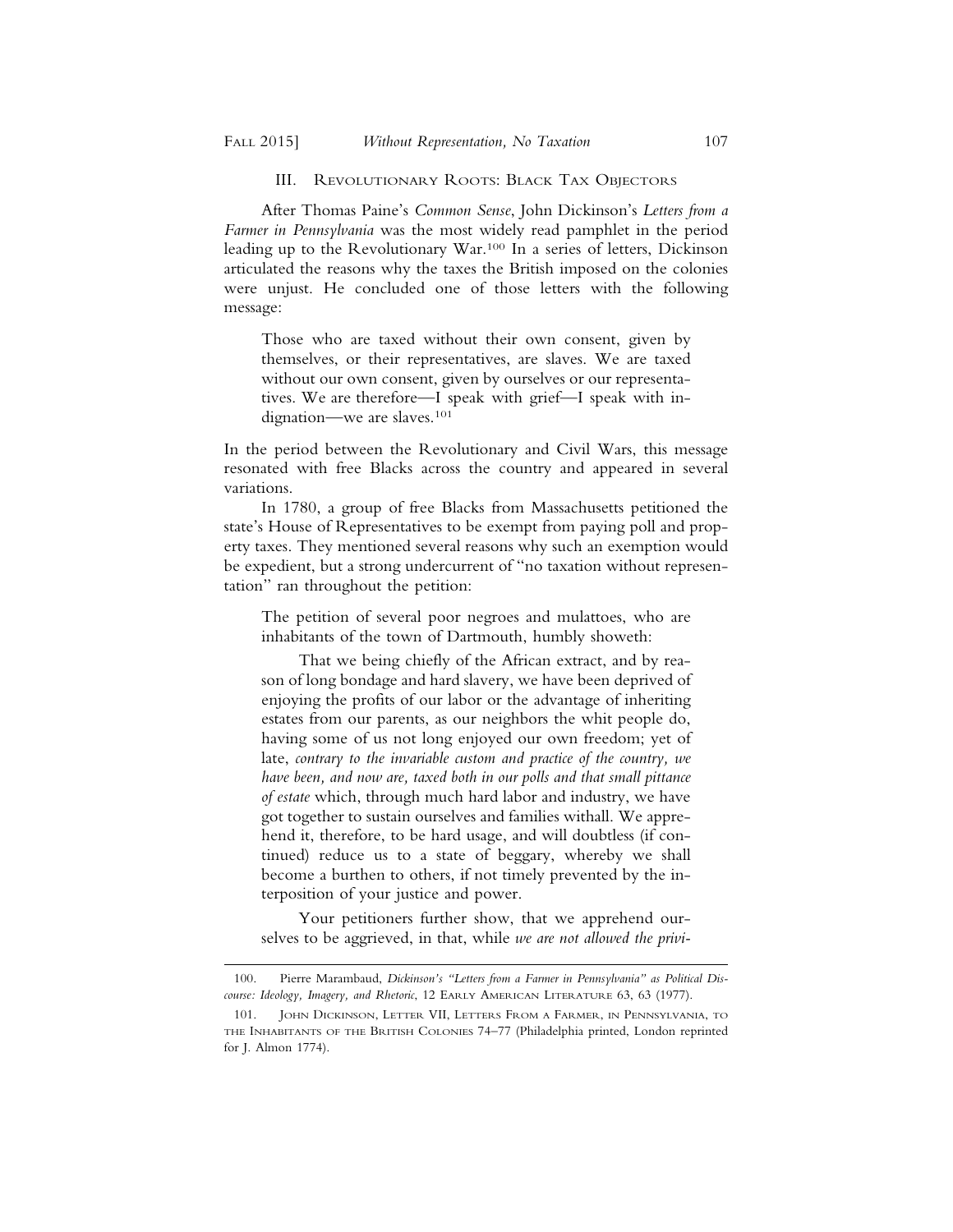*lege of freemen of the State, having no vote or influence in the election of those that tax us*, yet many of our color (as is well known) have cheerfully entered the field of battle in the defence of the common cause, and that (as we conceive) against a similar exertion of power (in regard to taxation) too well known to need a recital in this place.

We most humble request, therefore, that you would take our unhappy case into your serious consideration, and, in your wisdom and power, *grant us relief from taxation*, while under our present depressed circumstances . . . .102

This petition was unsuccessful—the House of Representatives took no action to exempt either the petitioners or free Blacks as a class from taxation.103 But Massachusetts's first constitution, adopted later that same year, did not use race as a voting qualification.104

In 1815, a group of property-owning free Blacks filed a similar petition with Connecticut's general assembly.105 Like the Massachusetts petitioners, these men did not ask for the right to vote. Instead, they sought a tax exemption, again appealing to the revolutionary mantra of "no taxation without representation."106 Additional groups of Connecticut free Blacks filed similar petitions,<sup>107</sup> and the state finally exempted the property of free persons of color from taxation in 1844.108

These petitions did not enjoy unanimous support within the Black community. *The Colored American*, a New York newspaper run by free Blacks, ran an editorial criticizing Rhode Island's Blacks for their successful petition to be relieved of taxation if the state would not extend the right to vote to them.109 The editorial characterized the move as "bad

104. *See* MASS. CONST. art. II, § 2 (1780) (granting suffrage to "every male inhabitant of twenty-one years of age and upwards" who fulfilled certain property ownership requirements).

105. *See* Petition by Bias Stanley and William Lanson, New Haven-dwelling, property owning, "men of color," to the Conn. Gen. Assemb. (October 1815); *see also infra* note 107.

106. *See* JAMES M. ROSE & ALICE EICHHOLZ, BLACK GENESIS: A RESOURCE BOOK FOR AFRICAN AMERICAN HISTORY 87 (2d ed. 2003) (briefly describing the petition).

107. These petitions are available on micro-film through the Connecticut State Library, but I was not able to obtain them through the Inter-Library Loan program. Instead I relied on the library's descriptions of the petitions. *See* Research Guide to African-American Genealogical Resources at the Connecticut State Library, CONN. ST. LIB., https://web.archive.org/web/ 20130408144014/http://www.cslib.org/blagen.htm (last visited Jan. 31, 2015).

108. *See* 1844 Conn. Pub. Acts, *supra* note 92.

109. The Colored People of Rhode Island, THE COLORED AMERICAN (New York, N.Y.), Mar. 27, 1841.

<sup>102.</sup> Petition of John Cuffe, et. al (Feb. 10, 1780) (*reprinted in* GEORGE WASHINGTON WILLIAMS, HISTORY OF THE NEGRO RACE IN AMERICA FROM 1619 TO 1880: NEGROES AS SLAVES, AS SOLDIERS, AND AS CITIZENS 126 (New York, G.P. Putnam's Sons 1883)) (emphasis added).

<sup>103.</sup> *See id.* at 126–27.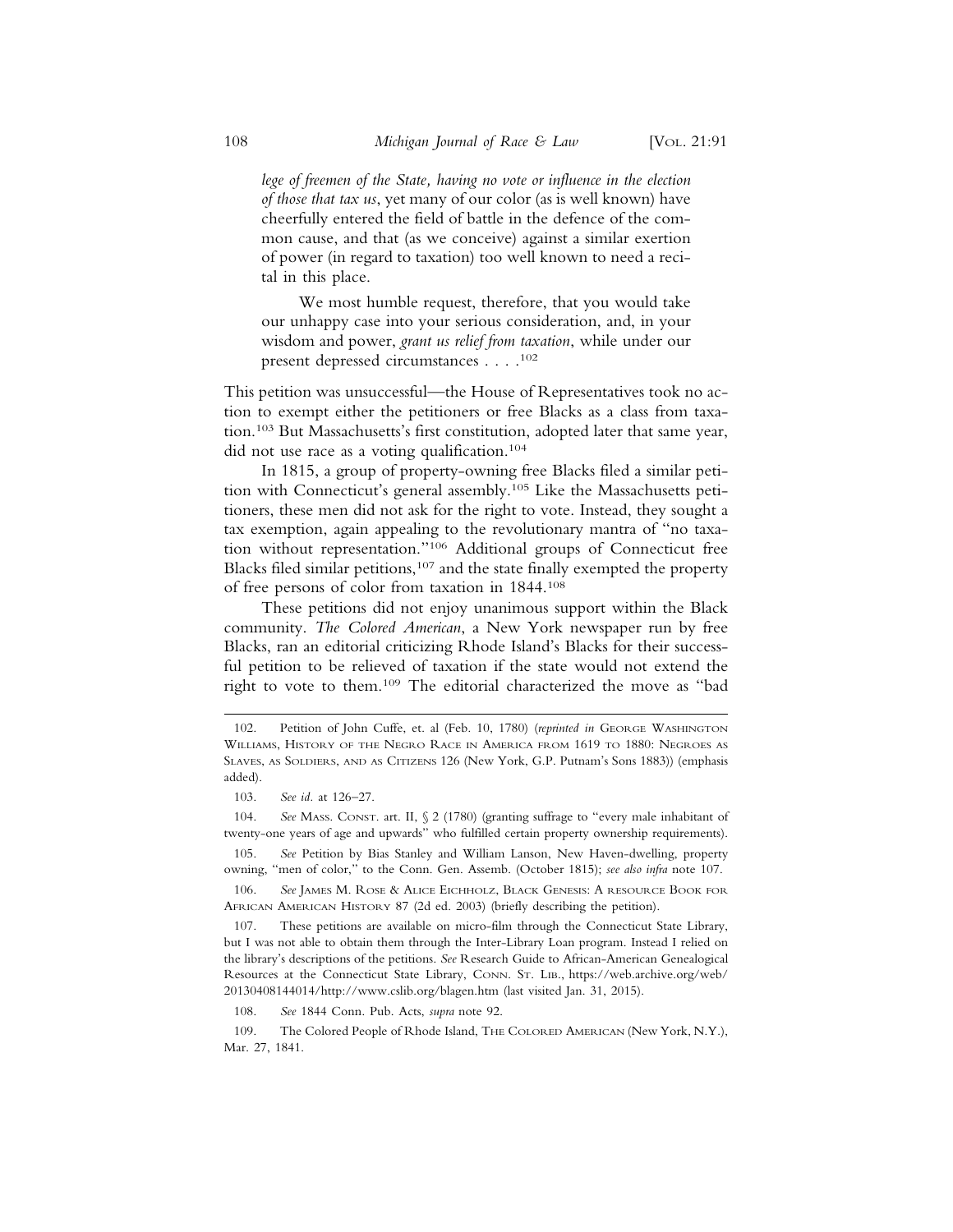policy, calculated most successfully to defeat their objective" of obtaining suffrage.<sup>110</sup> It expressed the view that exempting Blacks from taxation provided Whites "with a pretence to withhold . . . the elective franchise."111 The paper feared that Whites would make the following argument: "[W]hy, we have released them from taxation as an offset, at their request; what more do they want? They ought to be satisfied."<sup>112</sup>

Adopting *The Colored American*'s policy position, Pennsylvania's free Blacks did not place a tax exemption option on the table. Instead, "no taxation without representation" became an atmospheric element used to tie their struggle for suffrage to the Revolutionary War.113 Ohio's free Blacks sounded a similar note in their resolutions for equal rights.<sup>114</sup>

And in a slightly more activist variant, some advocated the civil disobedience of withholding taxes until states granted free Blacks the right to vote. The abolitionist Charles Lennox Remond was perhaps the most prominent of these figures.<sup>115</sup> A few individuals actually adopted his suggestion. In 1857, for example, some Black businessmen in California refused to pay poll taxes so long as they were unable to vote:

During a residence of seven years in California, we, with hundreds of other colored men, have cheerfully paid city, State and county taxes on real estate and merchandise, as well as licenses to carry on business, and every other species of tax that has been levied from time to time for the support of the government, save only the 'poll-tax'—that we have persistently re-

114. *See Meeting of Colored Citizens*, THE N. STAR (Rochester, New York), Jan. 12, 1849 ("Whereas we believe with the 'Fathers of 76,' that taxation and representation ought to go together—Resolved, That we very much doubt about paying any tax upon which representation is based, until we are permitted to be represented.").

115. *See* SPEAK OUT IN THUNDER TONES: LETTERS AND OTHER WRITINGS BY BLACK NORTHERNERS, 1787-1865 109 (Dorothy Sterling ed. 1973) ("Let every colored man called upon to pay taxes to an institution in which he is denied its privileges, withhold his taxes, though it cost [him] imprisonment.").

<sup>110.</sup> *Id*.

<sup>111.</sup> *Id.*

<sup>112.</sup> Id.

<sup>113.</sup> *See, e.g., Liberty Movements: Convention in Bradford County, Pa.*, THE NATIONAL ERA (Washington, D.C.), Sep. 30, 1847 ("Resolved, That the fifty thousand citizens of Pennsylvania, who are disfranchised by the odious white clause in our State Constitution, are living witnesses of the cruel prejudice, injustice, and imbecility of Pennsylvania; and, until she permits them to exercise the elective franchise, she dishonors the memory of the 'illustrious dead' of our country, who sealed with their blood the doctrine, that *taxation and representation* should go together."); *Suffrage*, THE NORTH STAR (Rochester, New York), Dec. 8, 1848 ("Taxation, without representation, was the exact fact by which 'Britain's King lost States thirteen;' and the principle that 'all governments derive their JUST powers from the CONSENT of the governed,' was the very fulcrum of the revolutionary lever which overthrew the tyranny of the past ages. Can the DE-MOCRACY of Pennsylvania any longer sin against its own soul?" (reprinted from the PHILA-DELPHIA REPUBLIC)).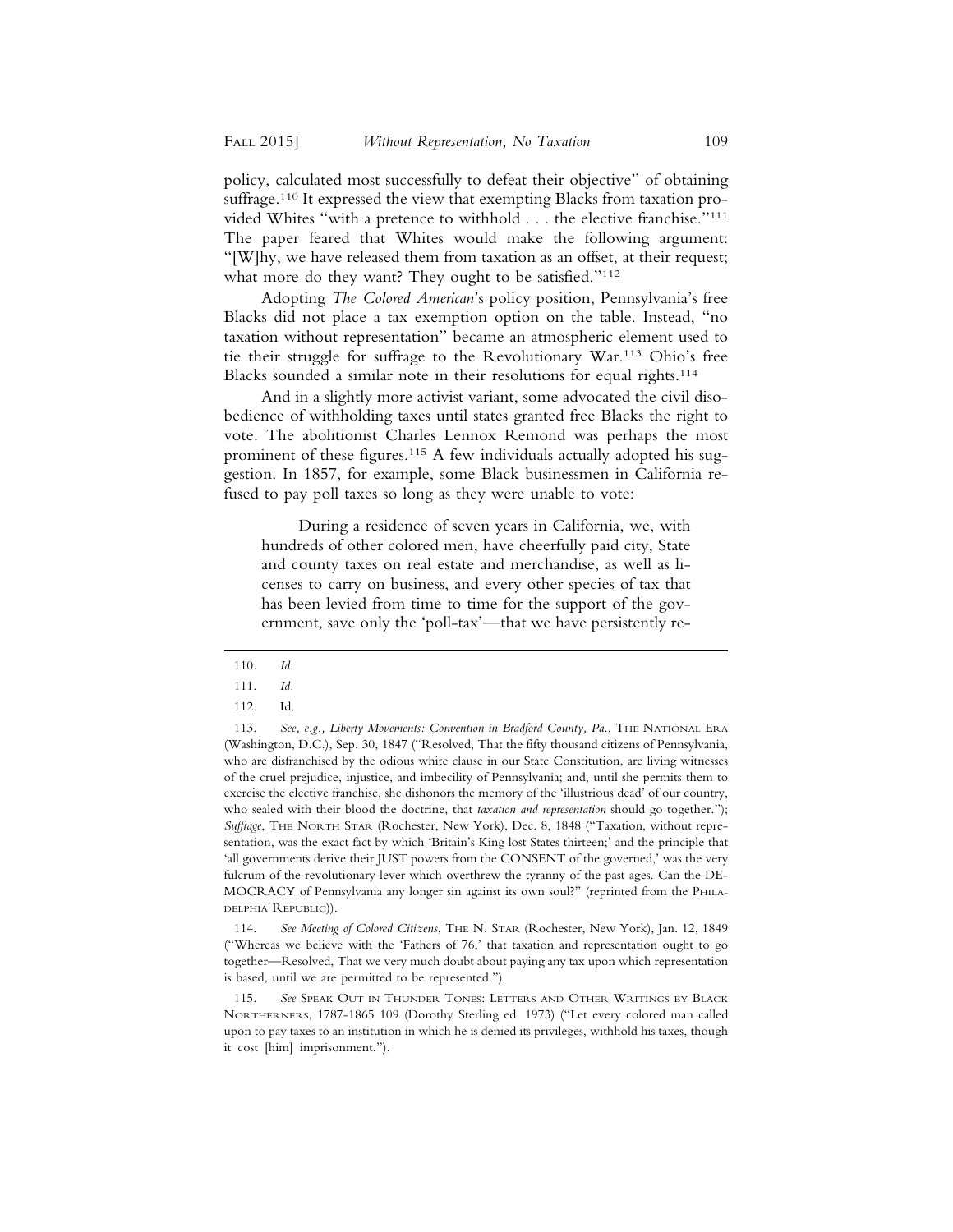fused. On the day before yesterday, the Tax Collector called on us, and seized and lugged off twenty or thirty dollars' worth of goods, in payment, as he said, of this tax.

Now, while we cannot understand how a "white" man can refuse to pay each and every tax for the support of government, under which he enjoys every privilege—from the right to rob a negro up to that of being Governor of the State—we can perceive and feel the flagrant injustice of compelling "colored men" to pay a special tax for the enjoyment of a special privilege, and then break their heads if they attempt to exercise it. We believe that every voter should pay poll-tax, or every male resident who has the privilege of becoming a voter; but regard it as low and despicable, the very quitescense of meanness, to compel colored men to pay it, situated as they are politically. However, if there is no redress, the great State of California may come around annually, and rob us of twenty or thirty dollars' worth of goods, as we will never willingly pay three dollars as poll-tax as long as we remain disfranchised, oath-denied, outlawed colored Americans.116

Even seventy-five years after the revolution, the spirit behind John Dickinson's words encouraged free Blacks to challenge what they saw as very similar injustices to those imposed by the British during colonial times.

## IV. UNDERSTANDING THE STATES' VARYING TAXATION SCHEMES

What accounted for the proliferation of discriminatory taxes? Why did many states exempt free Blacks from paying school taxes and some poll taxes? How did free Blacks in Rhode Island and Connecticut succeed in their bids to secure tax exemptions or suffrage while the pleas of those in other states fell on deaf ears? One can explain the variance between how the states treated free Blacks for taxation purposes by using a combination of napkin-and-pen economics, geography, demographics, and history.

#### A. *Taxing Free Blacks to Protect Slave Assets*

If, to paraphrase Justice Catron, free Blacks were idle, incapable of earning a living, and threatened to become a burden on the state, why charge them higher poll taxes? Why not tax them the same rates as Whites or exempt them from paying taxes altogether? Because slave states never intended these taxes to be revenue generating. These taxes were economic

<sup>116.</sup> Lester & Gibbs, *Letter to the Editor*, THE LIBERATOR, July 3, 1857, *reprinted in* SPEAK OUT IN THUNDER TONES, *supra* note 115, at 120-21.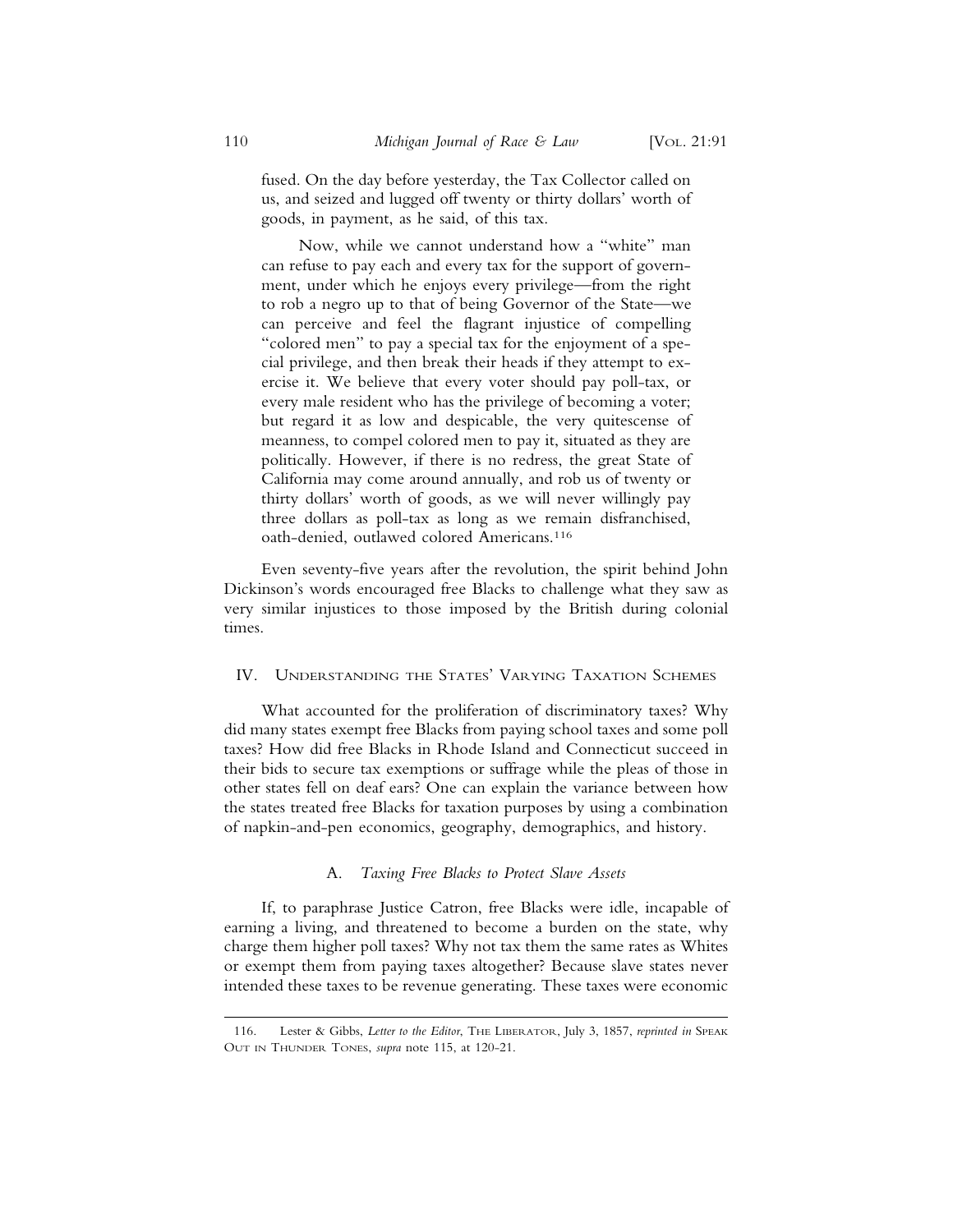deterrents to the growth of the size and wealth of the free Black population.117

For slave states, deciding whether to impose freedom taxes was not a difficult task. Slaveholdings represented vast amounts of wealth.<sup>118</sup> And according to popular belief, free Blacks posed a threat to slavery as an institution.119 In addition, economically handicapping free Blacks fed the popular narrative that slaves—with masters who fed them, clothed them, housed them, and paid taxes on them—led better lives than free Blacks who struggled to obtain those necessities.<sup>120</sup> And in a purely economic sense, this was likely true throughout many of the slaveholding states for the average laborer. A free Black would need a substantial amount of wealth to pay the extra taxes and still live a comfortable life.121 Under these circumstances, the only way for a free "person of color" to escape discriminatory taxes was to leave the state, return to slavery,<sup>122</sup> or pass as White or some acceptable non-Black race.<sup>123</sup> To the average slave state legislator, any of these options would have been more desirable than an increase in the free Black population's wealth.

118. By some estimates, slaves represented as much as forty-four percent of all wealth in parts of the South. Roger Ransom & Richard Sutch, *Capitalists Without Capital: The Burden of Slavery and the Impact of Emancipation*, 62 AGRIC. HIST. 133, 138–39 (1988).

119. *See supra* Part I.

120. *See supra* Part I and the discussion in *Spencer v. Negro Dennis*, 8 Gill 314 (Md. 1849).

121. Indeed, there are several instances of free Blacks, especially women, petitioning the government to repeal or exempt them from onerous taxes. *See, e.g.*, Race, Slavery, and Free Blacks: Series I, Petitions to Southern Legislatures, 1777–1867, http://cisupa.proquest.com/ ksc\_assets/catalog/1543.pdf at 117, 164.

122. There are several instances of free Blacks petitioning slave state legislative bodies to voluntarily enter into slavery. *See, e.g.*, Petition of Joe Bird (1859) (asking to be "elevate[d] . . . from his present condition [of freedom] into slavery"). This petition and several others are available through ProQuest at http://cisupa.proquest.com/ksc\_assets/catalog/1543.pdf.

123. In states like South Carolina, several individuals challenged being subject to the payment of poll taxes on account of interesting racial histories. *See, e.g.*, Johnson v. Basquere, 28 S.C.L. (1 Speers) 329, 330 (1843) (noting that some individuals "were not subject to be taxed as free persons of African origin, but that they were exempt from such a tax, as the descendants of Egyptians"). It is unlikely that these individuals were actually descendants from Egyptians, instead inventing the story to avoid being a "person of color" within the meaning of the law. For more discussion on this issue, see Daniel J. Sharfstein, *Crossing the Color Line: Racial Migration and the One-Drop Rule, 1600-1860*, 91 MINN. L. REV. 592 (2007).

<sup>117.</sup> *See* WOODSON, *supra* note 44, at xxxii ("Virginia made further discrimination in capitation taxes in 1813 when it laid a special poll tax of one dollar and fifty cents on all free Negroes above sixteen years of age when not bound out as apprentices. The idea here was not so much to increase the revenue of the [s]tate as it was to get rid of this class of population."); George Ruble Woolfolk, *Taxes and Slavery in the Ante Bellum South*, 26 J. S. HIST. 180, 188 (1960) ("The relatively small number of free Negroes in the Southern population makes clear that regulation rather than revenue was the chief purpose."); cf. Leiper v. Hoffman, 26 Miss. (4 Cushm.) 615, 616 (1853) ("[T]here . . . [was] a great spirit . . . to remove from the [s]tate all free persons of color.").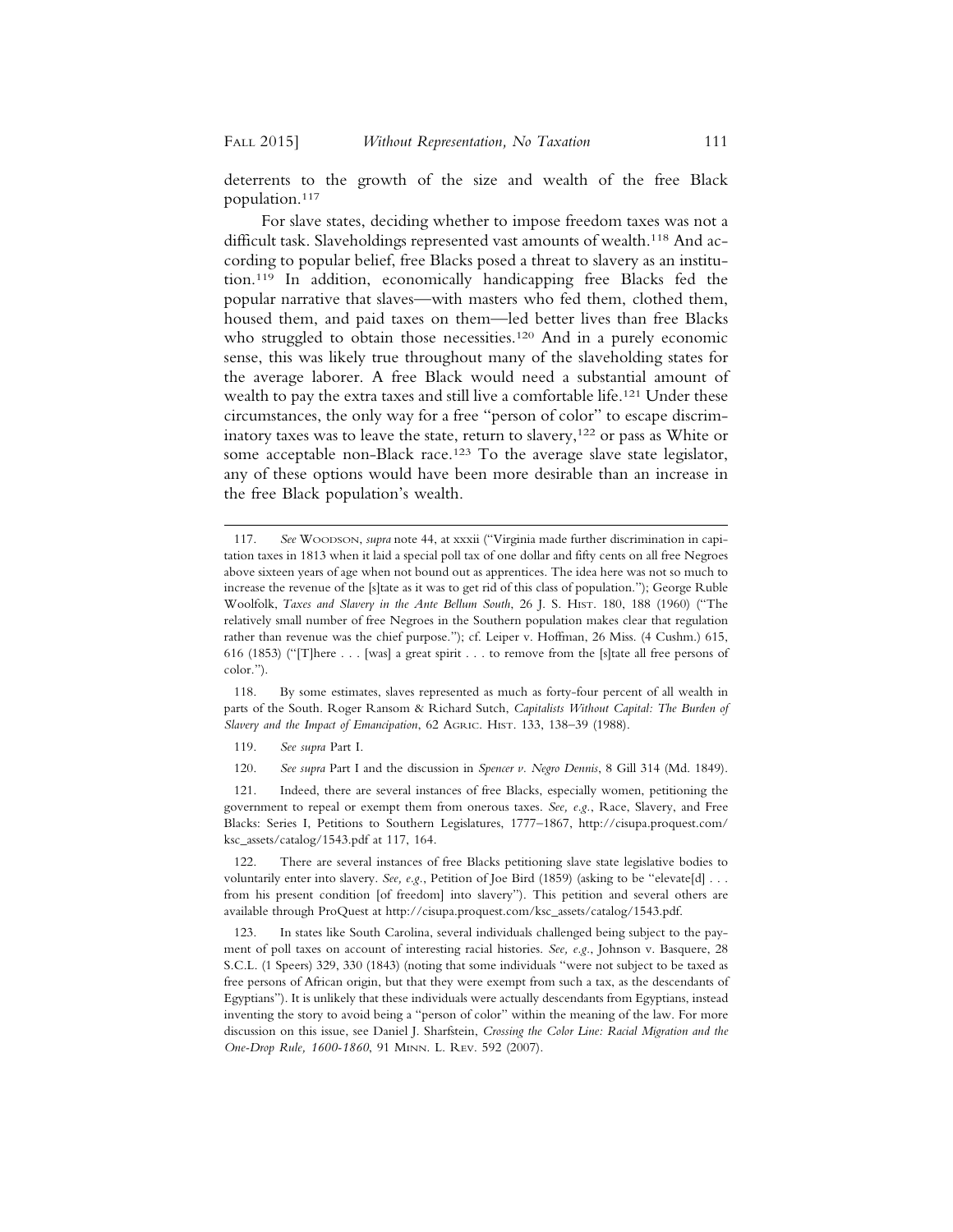The taxes did not succeed in completely ridding the slave states of the "grievous affliction" of free Blacks, but they helped slow their growth and, in the case of Mississippi, reduce their ranks.124

## B. *A Delicate Balancing Act: The Varying Taxation of Free Blacks in Free States*

Free states did not necessarily share the slave states' vested interest in maintaining the institution of slavery. But free states' views on free Blacks differed from their slave state peers' only in the timbre of their rhetoric. Free-state legislators and jurists believed free Blacks would corrupt the morals and the economies of their states. In general, free states used taxes, in concert with disenfranchisement, bonds,<sup>125</sup> and general threats<sup>126</sup> to perform a delicate balancing act.

Unlike the slave states, free states had a greater interest in preventing destitution among their free Black populations than maintaining the allure of slavery. Free states did not want to force free Blacks into a position where they would become drains on the government or social liabilities out of necessity. They gained little from making the lives of free Blacks unbearable. This likely accounts for the overwhelming absence of blatantly discriminatory taxes in most free states. California and Oregon are the exceptions, and their discriminatory taxes were primarily directed at the Chinese, not free Blacks.

At the same time, free states did not want to make themselves attractive destinations for free Black immigration. In essence, these competing motivations would encourage states to pursue policies that allowed free Blacks to survive, not thrive. This may explain, in part, the reticence of all but two of the free states to extend general tax exemptions to free Blacks.

#### C. *Understanding the Free Black Tax Exemptions*

Between the Revolutionary and Civil Wars, the states extended two types of tax exemptions to free Blacks: (1) specific tax exemptions for voting-related poll taxes and school taxes and (2) general tax exemptions for all personal and real property. Specific tax exemptions were found in slave

<sup>124.</sup> *See infra* TABLES I–VIII (enumerating the number of free blacks in each state). *But cf.* WOODSON, *supra* note 44, at xxxii ("[T]he records show that the Negroes generally met this obligation and thereby made it impossible for any large number to suffer the penalty of being reduced to a state of servitude.").

<sup>125.</sup> Illinois and a handful of other states required free Blacks entering the state to post bonds to protect against becoming wards of those states. *See* LAWRENCE M. FRIEDMAN, A HISTORY OF AMERICAN LAW 220–21 (2010) (noting bond requirements in Illinois and Cincinnati).

<sup>126.</sup> *See* Oregon's short-lived "lash law," which threatened free Blacks who did not leave the state with up to thirty-nine lashes reoccurring every six months. *Crafting the Oregon Constitution: Blacks in Oregon Meet Hostility*, OREGON STATE ARCHIVES, http://arcweb.sos.state.or.us/ pages/exhibits/1857/before/slavery.htm (last visited Jan. 31, 2015).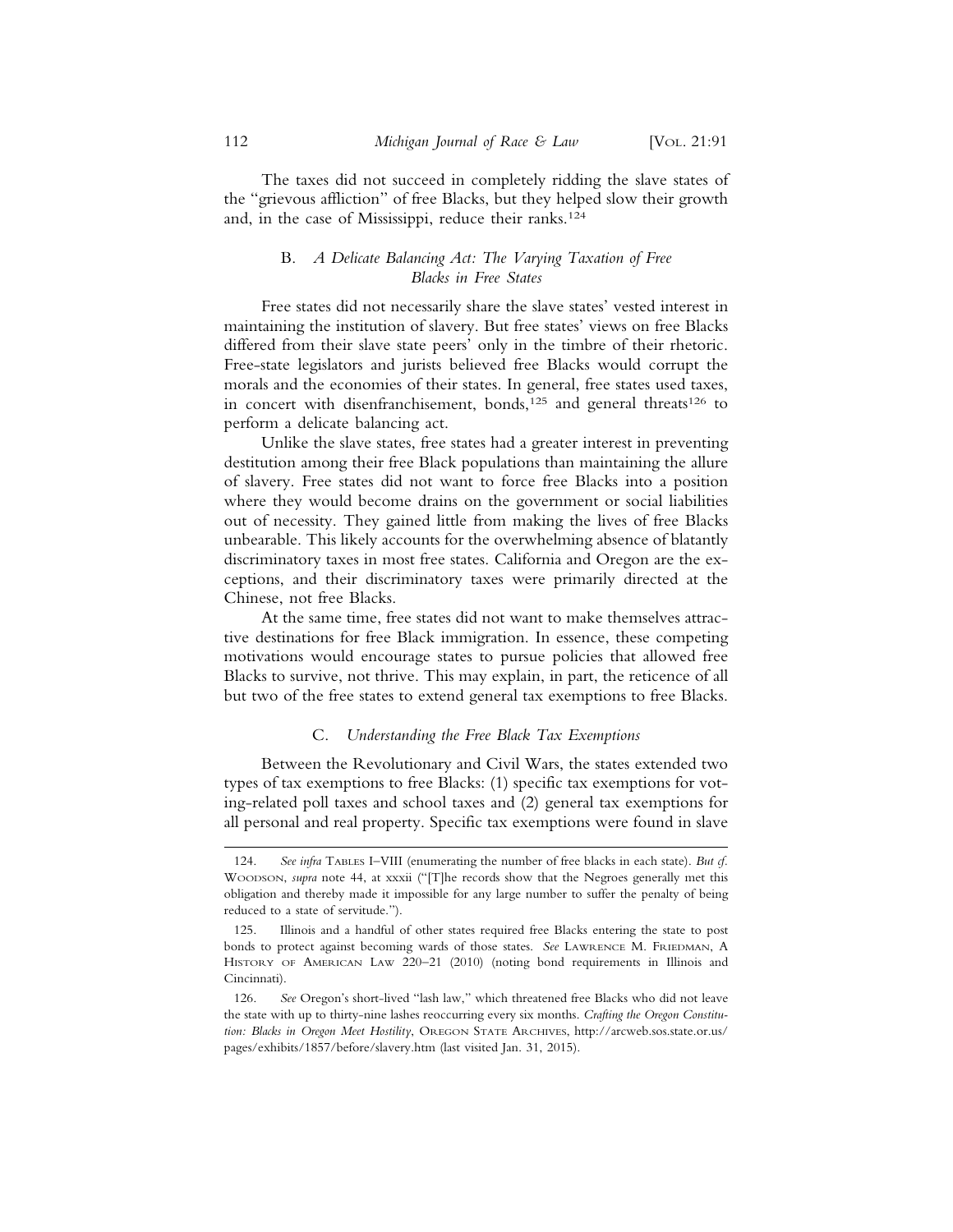and free states,<sup>127</sup> while the general exemptions were limited to Connecticut and Rhode Island.128

School and voting-related poll tax exemptions were likely acceptable because the taxes were collected for specific, narrowly defined purposes. The Indiana and Tennessee poll taxes were voting prerequisites,<sup>129</sup> and the school taxes were used exclusively for the development and maintenance of educational institutions.130 Legislators and laypeople would have understood social mores to preclude free Blacks from voting and Black children from attending white schools. And although the unfairness of these social conventions was lost on the vast majority of the lawmaking population during this time period, the unfairness of charging an individual a tax for something that he, by law, has absolutely no possibility of enjoying may have been more difficult to overlook.

By contrast, the Rhode Island and Connecticut free Black tax exemptions were likely due, in large part, to economics, history, and geography. Both of these states had free Black populations of around three percent when their legislatures passed the tax exemptions.131 A cursory analysis suggests that these states would not have lost a substantial amount in revenue,<sup>132</sup> but that their populations were potentially large enough to create an unwelcome social disturbance if their grievances were not addressed. Neither was located especially close to a slave state, allaying fears of readily attracting downtrodden free Blacks. And finally, the republican theme of "no taxation without representation" appears to have resonated with the states' legislators, perhaps because they were part of the original colonies.133

- 128. *See supra* notes 92–99 and accompanying text.
- 129. *See supra* notes 47 & 75 and accompanying text.
- 130. *See supra* notes 85–91 and accompanying text.
- 131. *See infra* TABLE VI.

132. An analysis of 1860 Maryland's free Black taxpayers shows that they accounted for approximately twelve percent of the population but held less than 0.5 percent of the total assessed property in the state, accounting for about three percent of what a normal distribution would expect. Wright, *supra* note 43, at 580/190. Even if we assume that free Blacks in Rhode Island and Connecticut were four times as wealthy as those in Maryland, their impact on tax revenue would have had a similar effect.

133. At the dawn of the Civil War, free Blacks could vote in New York, Massachusetts, Rhode Island, Vermont, Maine, and New Hampshire. These were the only states where free Blacks could vote, and it is not difficult to attribute this fact to their participation in the Revolutionary War.

<sup>127.</sup> *See supra* Part II. Maryland, North Carolina, and Tennessee exempted free Blacks from certain taxes. It is not surprising that no Deep South states exempted free Blacks from specific taxation, as they had the largest vested interest in maintaining the superior status of the slave, and any tax exemption necessarily made the lives of free Blacks easier.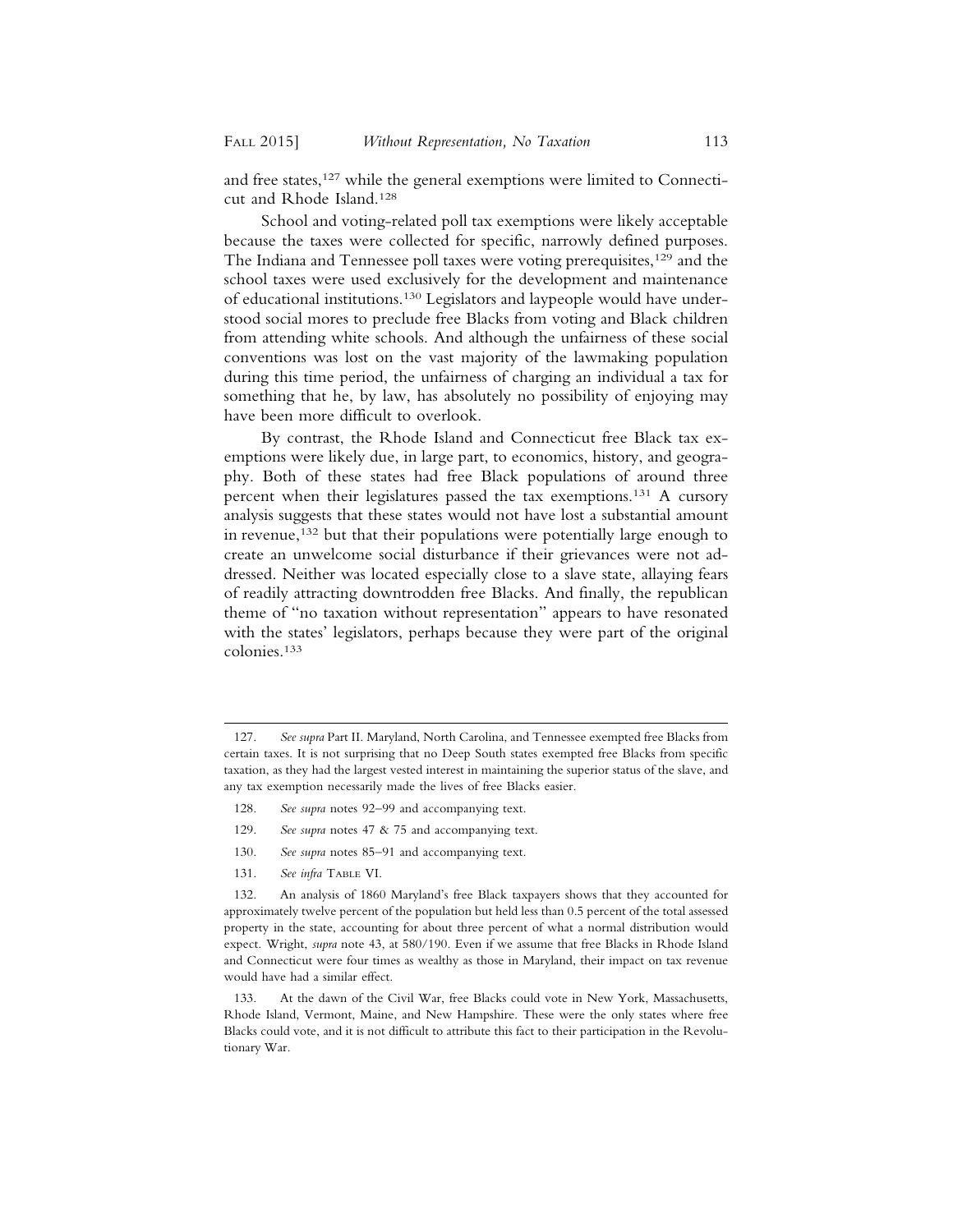#### CONCLUSION

Taxes are primarily tools to raise revenue, but they also play a role in effecting social policies. Both free states and slave states used taxes and tax exemptions as tools to affect the lives of free Blacks.

Why didn't more states offer general tax exemptions? In slave states, the answer is easy: To encourage and support a free Black population in any manner would have been viewed as economic suicide. Tax exemptions would have effectively increased free Blacks' wealth, strengthening this undesirable population.

In the few free states that extended the franchise to free Blacks, exempting their property from taxation would have severed the implied connection between the right to vote and payment of taxes that resonated with many in the young country.<sup>134</sup> In the remaining free states, economics ruled out tax exemptions as an unobjectionable policy choice. By 1850, the free Black populations in Pennsylvania, Ohio, and New Jersey were too sizeable to write off the revenue the states generated from their taxes.135 And by 1860, the free Black populations in California, Illinois, Indiana, Iowa, Kansas, Minnesota, Nebraska, Nevada, and Oregon had not yet achieved the critical mass necessary for those states' respective legislatures to seriously consider protestations of "no taxation without representation."136

Whether providing free Blacks with tax exemptions would have been sound economic policy for more states is less clear-cut. Answering this question would require aggregating substantial amounts of data on tax collections from free Blacks and tax expenditures on the same group. Considering the fact that only one in seventy-three free Blacks owned taxable property in one study,137 it is not difficult to imagine a situation where a state's tax revenue would have been less than its expenditures, and exempting free Blacks from property taxes would have offset the state's costs. But economics does not always drive policy decision, and given the political climate, the optics of such an exemption may have been difficult for even the most affable legislator to overcome.

This Essay provides a small window into the subject, which is ripe for more research.138 The information gleaned from these studies provides additional context for understanding the period between the Revolutionary

<sup>134.</sup> *See supra* notes 100–01 and accompanying text.

<sup>135.</sup> *See infra* TABLE VII.

<sup>136.</sup> *See infra* TABLE VIII.

<sup>137.</sup> *See* Wright, *supra* note 43, at 582/192 (discussing the tax payments of free negroes in Baltimore).

<sup>138.</sup> Locating primary source documents regarding manumitted slaves who were subjected to inheritance taxes on their freedom or conducting an in-depth analysis of the cause and effects of Connecticut's tax exemption for persons of color are two potentially article-worthy topics. And because so much taxation occurred at the city and county level, aggregating those tax lists could provide data for more detailed economic analysis.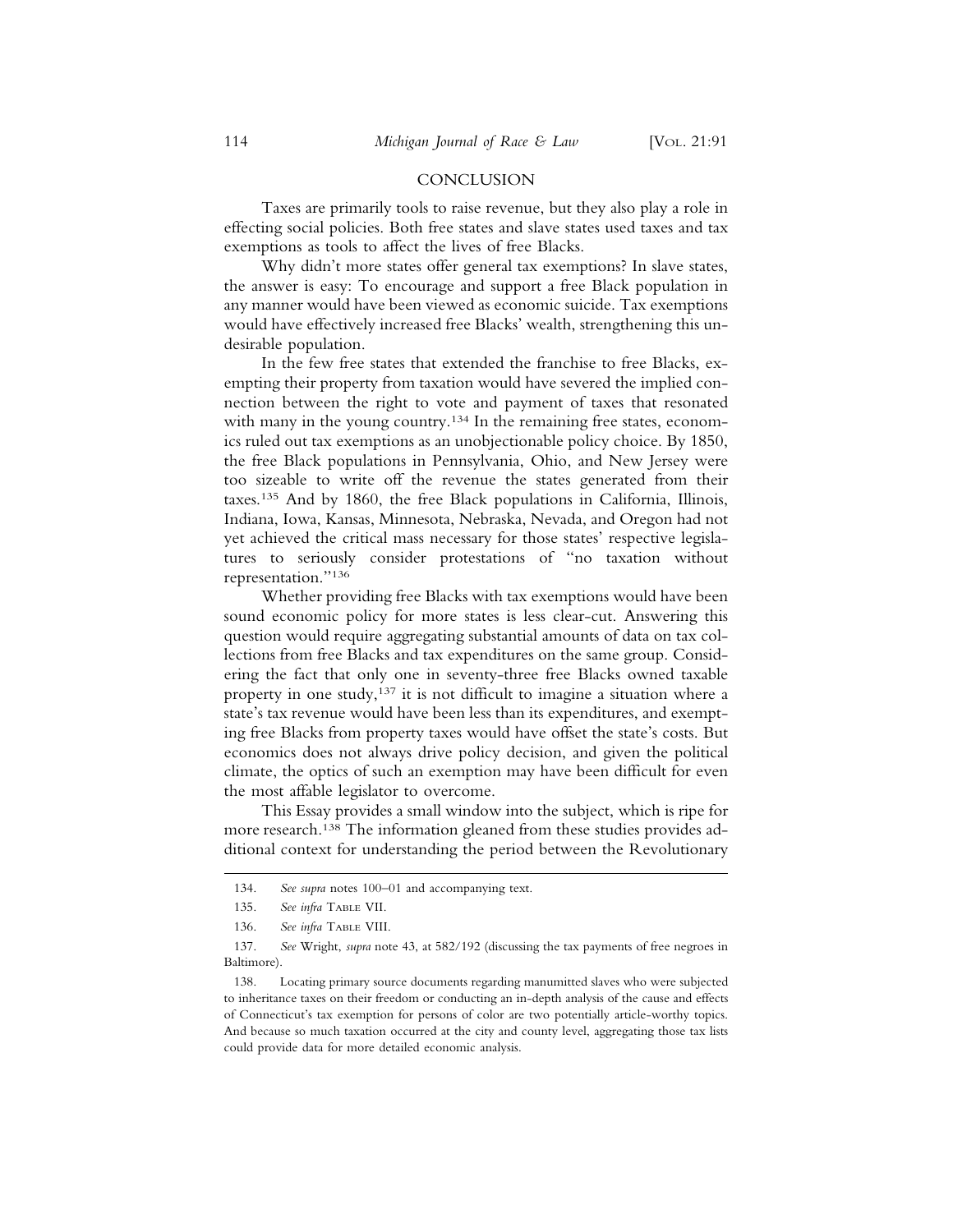and Civil Wars. It will hopefully never have direct applicability to contemporary events, but it can provide some insight into the debates surrounding current and future tax policies and the extent to which history, prejudice, and economic concerns may combine to shape policymakers' decisions.139 "History doesn't repeat itself, but it rhymes."<sup>140</sup>

#### TABLES

| State/Territory | No. of Free Blacks | No. of Slaves | <b>Total Population</b> |
|-----------------|--------------------|---------------|-------------------------|
| Connecticut     | 5,330              | 951           | 251,002                 |
| Delaware        | 6,153              | 8,268         | 64,273                  |
| Georgia         | 1,919              | 59,699        | 162,686                 |
| Kentucky        | 741                | 40,343        | 220,955                 |
| Maine           | 818                | O             | 151,719                 |
| Maryland        | 19,587             | 105,635       | 341,543                 |
| Massachusetts   | 6,452              |               | 422,845                 |
| New Hampshire   | 852                | 8             | 183,858                 |
| New Jersey      | 4,402              | 12,422        | 211,149                 |
| <b>New York</b> | 10,374             | 20,613        | 586,182                 |
| North Carolina  | 7,073              | 133,296       | 478,103                 |
| Pennsylvania    | 14,564             | 1,706         | 602,365                 |
| Rhode Island    | 3,304              | 380           | 69,122                  |
| South Carolina  | 3,185              | 146,151       | 345,591                 |
| Tennessee       | 309                | 13,584        | 105,602                 |
| Vermont         | 557                |               | 154,465                 |
| Virginia        | 20,493             | 346,671       | 885,171                 |

## I. POPULATION DATA FROM THE 1790 CENSUS

<sup>139.</sup> For example, during the 2012 presidential campaign, President Barack Obama's message of making the wealthy "pay their fair share" struck a chord with the populist campaign for the ad valorem taxation of slavery in North Carolina during the period leading up to the Civil War. *Compare* David Jackson, *Obama: Millionaires should pay 'fair share*,*'* USA Today, Apr. 11, 2012, http:/content.usatoday.com/communities/theoval/post/2012/04/obama-live-on-thebuffett-rule/1#.UMTbR5PjnXN, *with* DONALD C. BUTTS, A CHALLENGE TO PLANTER RULE: THE CONTROVERSY OVER THE AD VALOREM TAXATION OF SLAVES IN NORTH CAROLINA: 1858–1862 (1978).

<sup>140.</sup> This quote is often attributed to Mark Twain. Eugene Volokh, *History Doesn't Repeat Itself, But It Rhymes*, THE VOLOKH CONSPIRACY (Feb. 18, 2005, 1:51 PM), http:// www.volokh.com/posts/1108756279.html.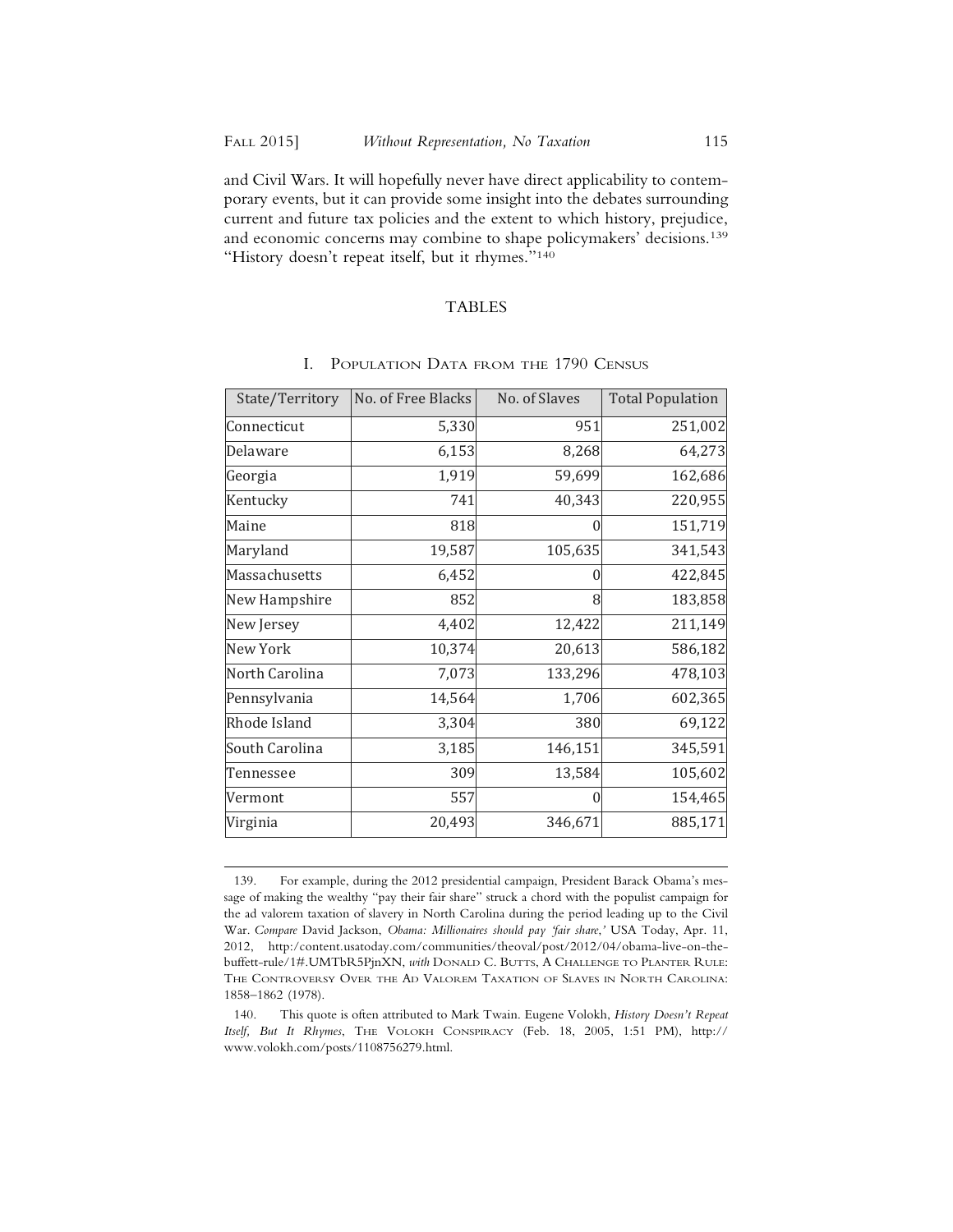| State/Territory | No. of Free Blacks | No. of Slaves | <b>Total Population</b> |
|-----------------|--------------------|---------------|-------------------------|
| Connecticut     | 5,330              | 951           | 251,002                 |
| Delaware        | 6,153              | 8,268         | 64,273                  |
| Georgia         | 1,919              | 59,699        | 162,686                 |
| Kentucky        | 741                | 40,343        | 220,955                 |
| Maine           | 818                |               | 151,719                 |
| Maryland        | 19,587             | 105,635       | 341,543                 |
| Massachusetts   | 6,452              |               | 422,845                 |
| New Hampshire   | 852                | 8             | 183,858                 |
| New Jersey      | 4,402              | 12,422        | 211,149                 |
| New York        | 10,374             | 20,613        | 586,182                 |
| North Carolina  | 7,073              | 133,296       | 478,103                 |
| Pennsylvania    | 14,564             | 1,706         | 602,365                 |
| Rhode Island    | 3,304              | 380           | 69,122                  |
| South Carolina  | 3,185              | 146,151       | 345,591                 |
| Tennessee       | 309                | 13,584        | 105,602                 |
| Vermont         | 557                | $\Omega$      | 154,465                 |
| Virginia        | 20,493             | 346,671       | 885,171                 |

II. POPULATION DATA FROM THE 1800 CENSUS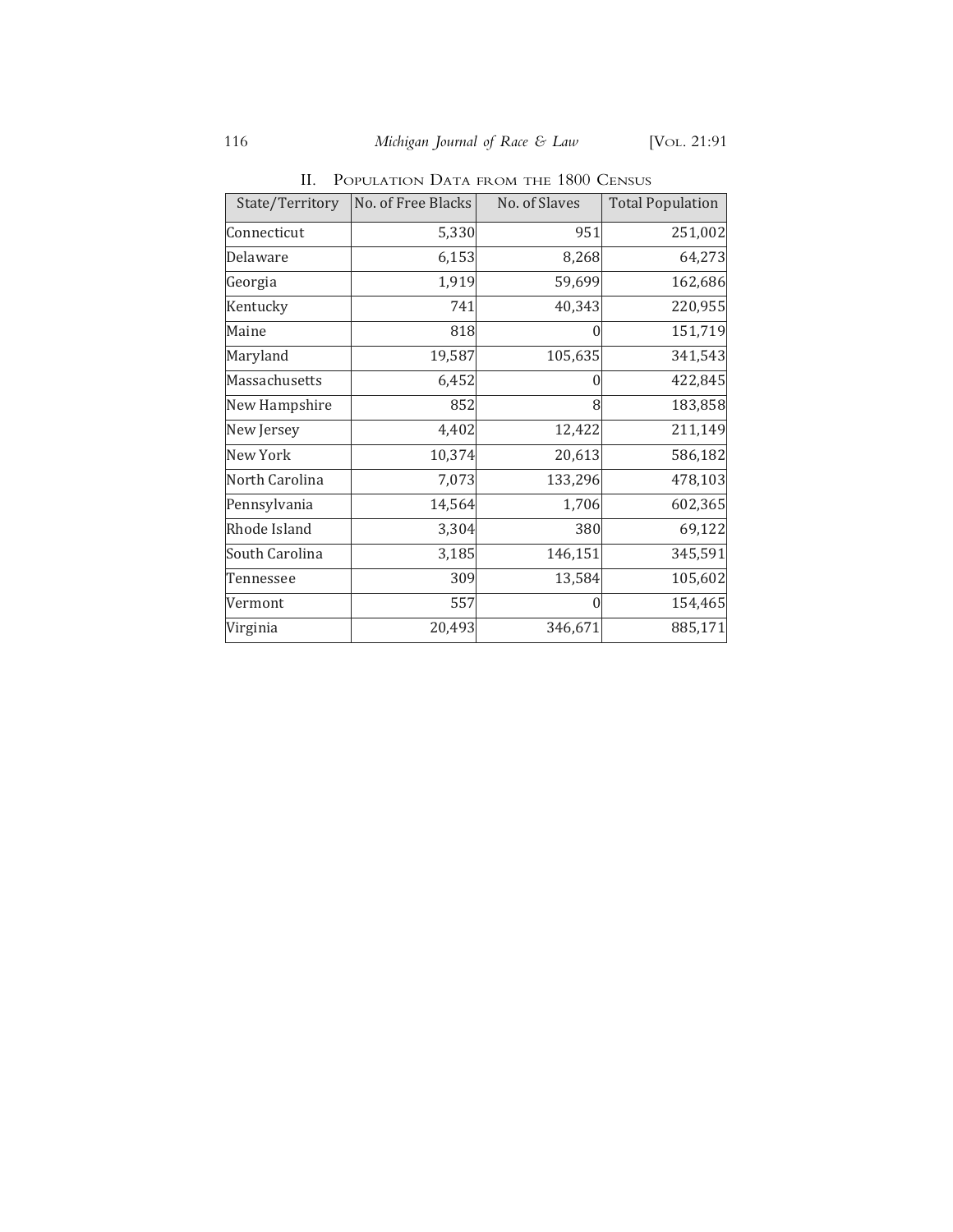| State/Territory | No. of Free Blacks | No. of Slaves | <b>Total Population</b> |
|-----------------|--------------------|---------------|-------------------------|
| Connecticut     | 6,453              | 310           | 261,942                 |
| Delaware        | 13,136             | 4,177         | 72,674                  |
| Georgia         | 1,801              | 105,218       | 252,433                 |
| Kentucky        | 1,713              | 80,561        | 406,511                 |
| Maine           | 969                | 0             | 228,705                 |
| Maryland        | 33,927             | 111,502       | 380,546                 |
| Massachusetts   | 6,737              | 0             | 472,040                 |
| New Hampshire   | 970                | $\theta$      | 214,460                 |
| New Jersey      | 7,843              | 10,851        | 245,562                 |
| New York        | 25,333             | 15,017        | 959,049                 |
| North Carolina  | 10,266             | 168,824       | 555,500                 |
| Ohio            | 1,899              |               | 230,760                 |
| Pennsylvania    | 22,492             | 795           | 810,019                 |
| Rhode Island    | 3,609              | 108           | 76,931                  |
| South Carolina  | 4,554              | 196,365       | 415,115                 |
| Tennessee       | 1,317              | 44,535        | 261,727                 |
| Vermont         | 750                |               | 217,913                 |
| Virginia        | 30,570             | 392,518       | 974,622                 |

III. POPULATION DATA FROM THE 1810 CENSUS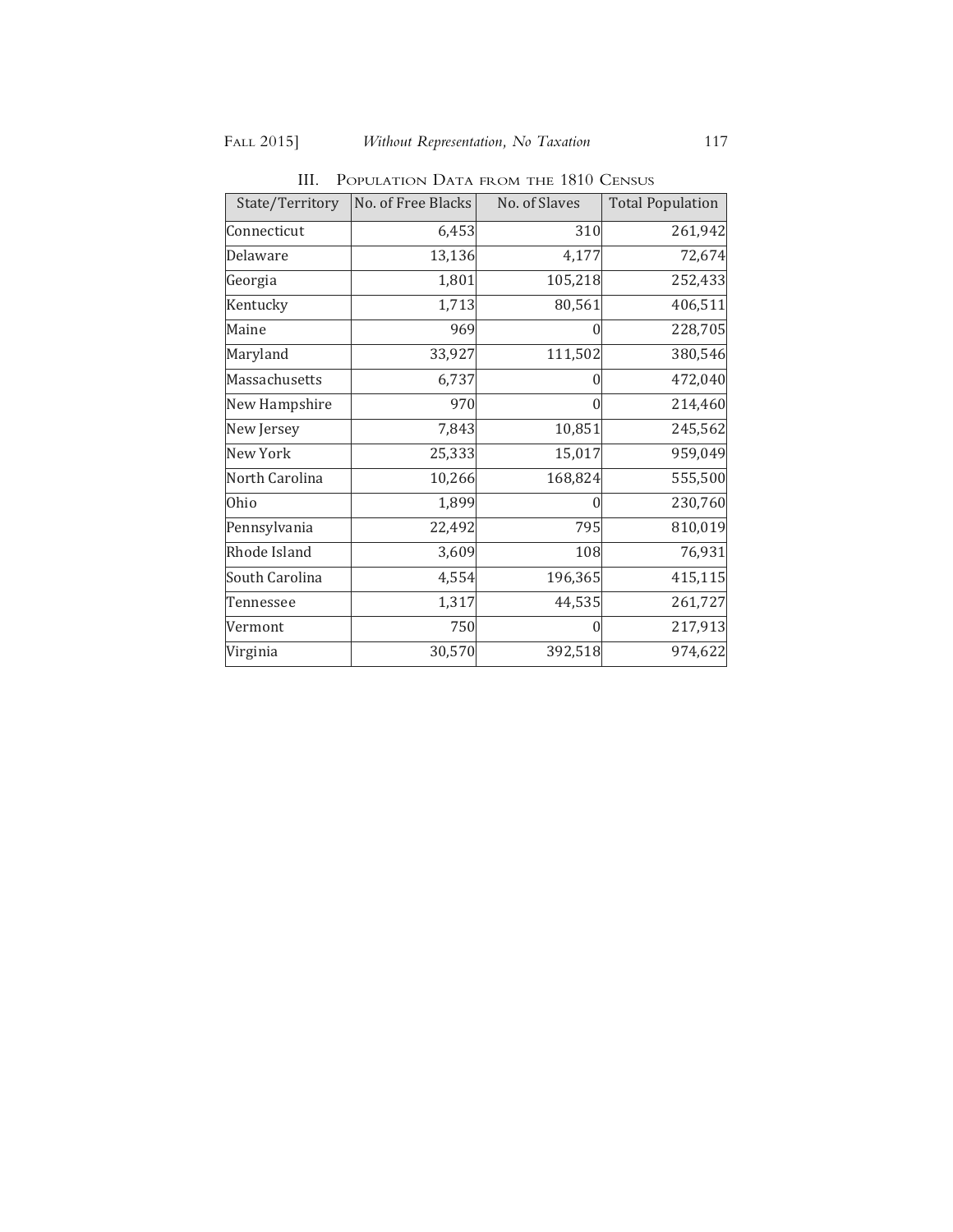| State/Territory | No. of Free Blacks | No. of Slaves | <b>Total Population</b> |
|-----------------|--------------------|---------------|-------------------------|
| Alabama         | 633                | 47,449        | 144,317                 |
| Connecticut     | 7,870              | 97            | 275,248                 |
| Delaware        | 12,958             | 4,509         | 72,749                  |
| Georgia         | 1,763              | 149,656       | 340,989                 |
| Illinois        | 457                | 917           | 55,211                  |
| Indiana         | 1,230              | 190           | 147,178                 |
| 'Kentucky       | 2,759              | 126,732       | 564,317                 |
| Louisiana       | 10,897             | 69,064        | 153,407                 |
| Maine           | 929                | 0             | 298,335                 |
| Maryland        | 39,730             | 107,398       | 407,350                 |
| Massachusetts   | 6,740              | 0             | 523,287                 |
| Mississippi     | 458                | 32,814        | 75,448                  |
| Missouri        | 347                | 10,222        | 66,586                  |
| New Hampshire   | 786                |               | 244,161                 |
| New Jersey      | 12,460             | 7,557         | 277,575                 |
| New York        | 29,279             | 10,088        | 1,372,812               |
| North Carolina  | 14,612             | 205,017       | 638,829                 |
| Ohio            | 4,723              |               | 581,434                 |
| Pennsylvania    | 30,202             | 211           | 1,549,458               |
| Rhode Island    | 3,554              | 48            | 83,059                  |
| South Carolina  | 6,714              | 251,783       | 490,309                 |
| Tennessee       | 2,727              | 80,107        | 422,813                 |
| Vermont         | 903                | $\Omega$      | 235,764                 |
| Virginia        | 36,889             | 425,153       | 1,065,379               |

IV. POPULATION DATA FROM THE 1820 CENSUS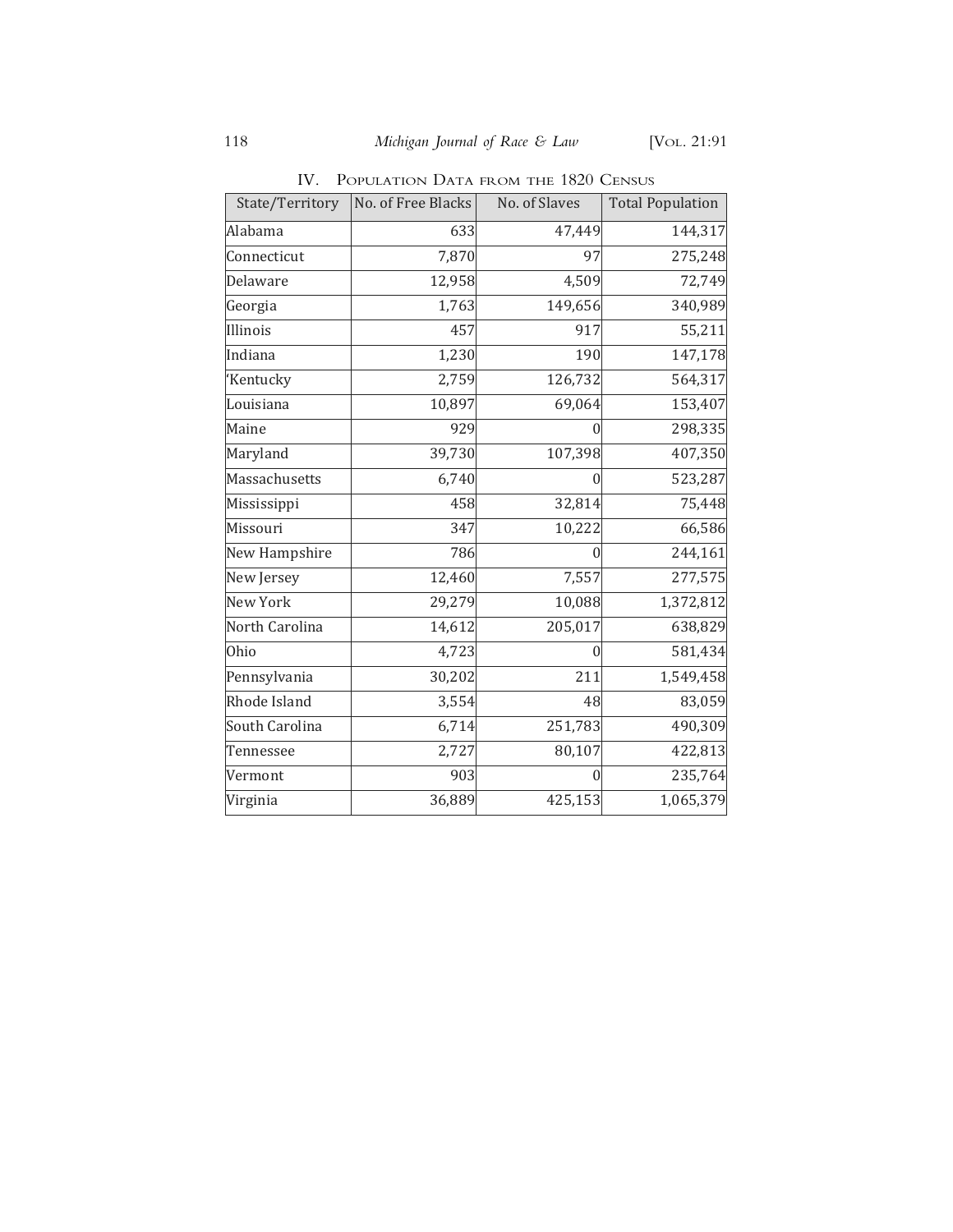| State/Territory | No. of Free Blacks | No. of Slaves | <b>Total Population</b> |
|-----------------|--------------------|---------------|-------------------------|
| Alabama         | 1,572              | 117,549       | 309,527                 |
| <b>Arkansas</b> | 141                | 4,576         | 30,388                  |
| Connecticut     | 8,047              | 25            | 297,675                 |
| Delaware        | 15,855             | 3,292         | 76,748                  |
| Georgia         | 2,486              | 217,531       | 516,823                 |
| Illinois        | 1,637              | 747           | 157,445                 |
| Indiana         | 3,629              |               | 343,031                 |
| Kentucky        | 4,917              | 165,213       | 687,917                 |
| Louisiana       | 16,710             | 109,588       | 215,529                 |
| Maine           | 1,190              |               | 399,455                 |
| Maryland        | 52,938             | 102,994       | 447,040                 |
| Massachusetts   | 7,048              |               | 610,408                 |
| Michigan        | 261                | 32            | 31,639                  |
| Mississippi     | 519                | 65,659        | 136,621                 |
| Missouri        | 569                | 25,096        | 140,455                 |
| New Hampshire   | 604                | 3             | 269,328                 |
| New Jersey      | 18,303             | 2,254         | 320,823                 |
| New York        | 44,870             | 75            | 1,918,608               |
| North Carolina  | 19,543             | 245,601       | 737,987                 |
| Ohio            | 9,568              | 6             | 937,903                 |
| Pennsylvania    | 37,930             | 403           | 1,348,233               |
| Rhode Island    | 3,561              | 17            | 97,199                  |
| South Carolina  | 7,921              | 315,401       | 581,185                 |
| Tennessee       | 4,555              | 141,603       | 681,904                 |
| Vermont         | 881                |               | 280,652                 |
| Virginia        | 47,348             | 469,757       | 1,211,405               |

V. POPULATION DATA FROM THE 1830 CENSUS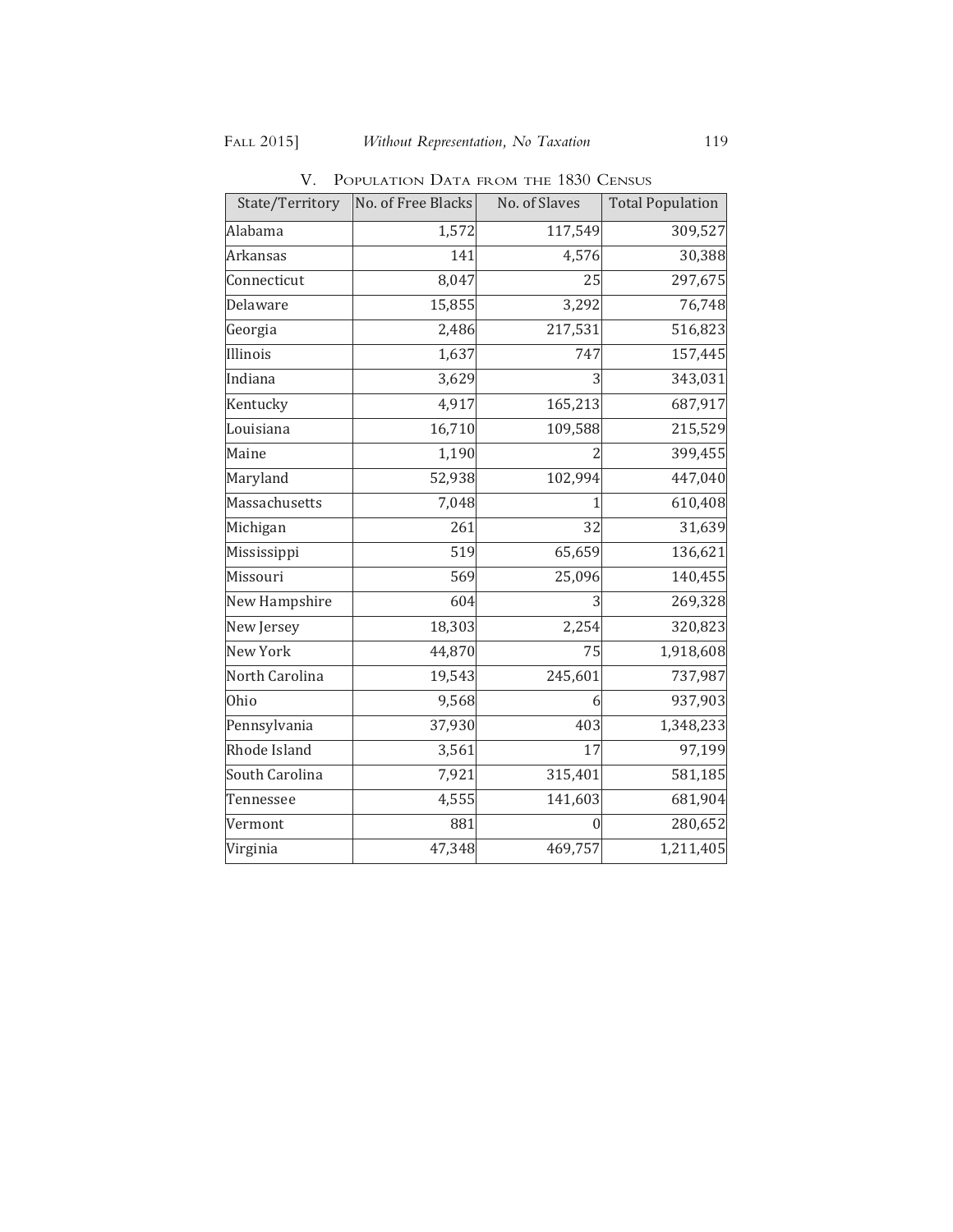|  | VI. POPULATION DATA FROM THE 1840 CENSUS |  |  |  |  |  |
|--|------------------------------------------|--|--|--|--|--|
|--|------------------------------------------|--|--|--|--|--|

| State/Territory               | No. of Free Blacks | No. of Slaves | <b>Total Population</b> |
|-------------------------------|--------------------|---------------|-------------------------|
| Alabama                       | 2,039              | 253,532       | 590,756                 |
| Arkansas                      | 465                | 19,935        | 97,574                  |
| Connecticut                   | 8,105              | 54            | 310,015                 |
| Delaware                      | 16,919             | 2,605         | 78,085                  |
| Florida                       | 817                | 25,717        | 54,477                  |
| $\overline{\mathsf{Georgia}}$ | 2,753              | 280,944       | 691,392                 |
| <b>Illinois</b>               | 3,598              | 331           | 476,183                 |
| Indiana                       | 7,165              | 3             | 685,866                 |
| Iowa                          | 172                | 16            | 43,112                  |
| Kentucky                      | 7,317              | 182,258       | 779,828                 |
| Louisiana                     | 25,502             | 168,452       | 352,411                 |
| Maine                         | 1,355              |               | 501,793                 |
| Maryland                      | 62,078             | 89,737        | 470,019                 |
| Massachusetts                 | 8,669              | 0             | 737,699                 |
| Michigan                      | 707                | $\Omega$      | 212,267                 |
| Mississippi                   | 1,366              | 195,211       | 375,651                 |
| Missouri                      | 1,574              | 58,240        | 383,702                 |
| New Hampshire                 | 537                |               | 284,574                 |
| New Jersey                    | 21,044             | 674           | 373,306                 |
| <b>New York</b>               | 50,027             |               | 2,428,921               |
| North Carolina                | 22,732             | 245,817       | 753,419                 |
| Ohio                          | 17,342             | 3             | 1,519,467               |
| Pennsylvania                  | 47,854             | 64            | 1,724,033               |
| Rhode Island                  | 3,238              |               | 108,830                 |
| South Carolina                | 8,276              | 327,038       | 594,398                 |
| Tennessee                     | 5,524              | 183,059       | 829,210                 |
| Vermont                       | 730                | 0             | 291,948                 |
| Virginia                      | 49,852             | 449,087       | 1,239,797               |
| Wisconsin                     | 185                | 11            | 30,945                  |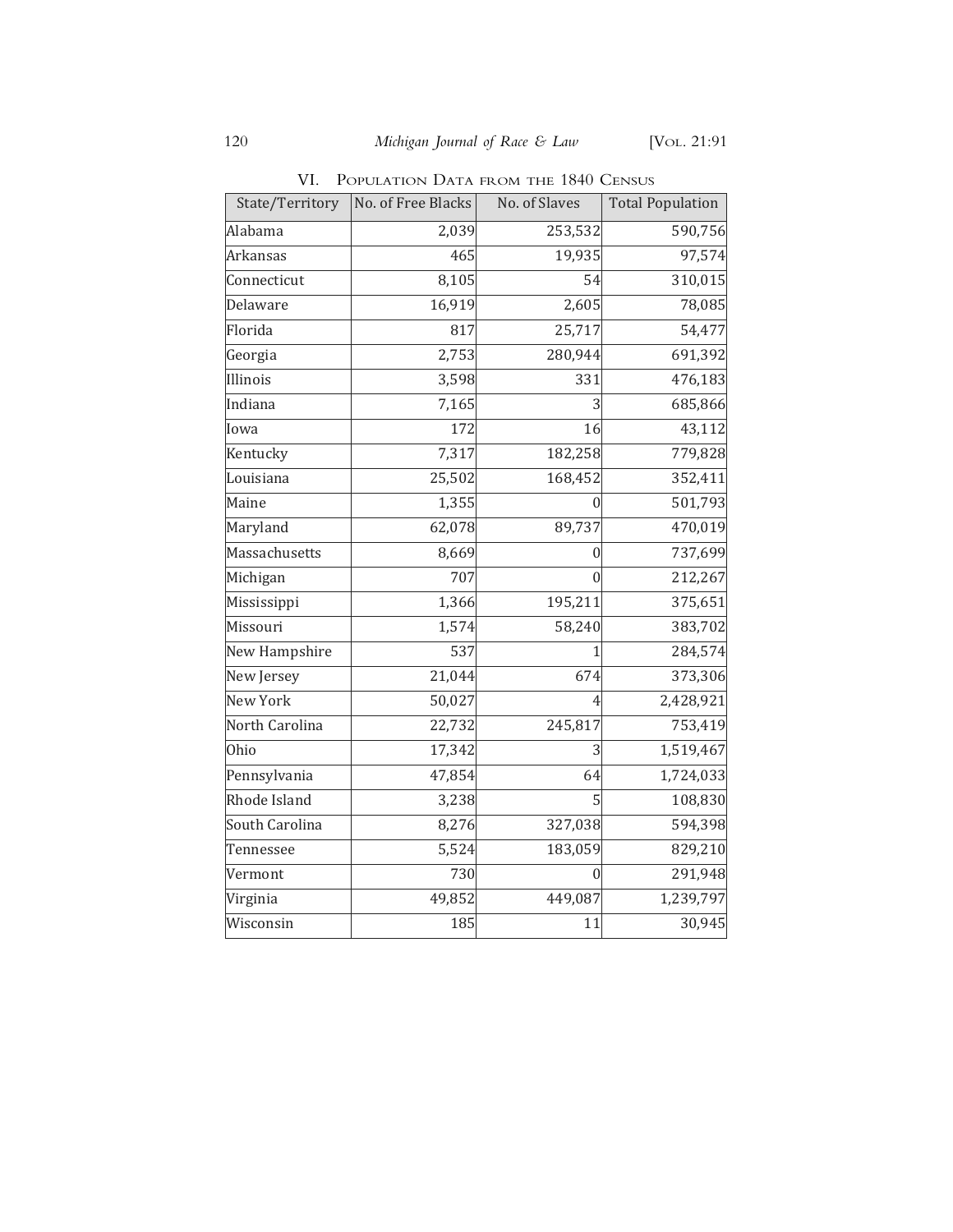| State/Territory | No. of Free Blacks | No. of Slaves    | <b>Total Population</b> |
|-----------------|--------------------|------------------|-------------------------|
| Alabama         | 2,265              | 342,844          | 771,623                 |
| Arkansas        | 608                | 47,100           | 209,897                 |
| California      | 962                | 0                | 92,597                  |
| Connecticut     | 7,693              | 0                | 370,792                 |
| Delaware        | 18,073             | 2,290            | 91,532                  |
| Florida         | 932                | 39,310           | 87,445                  |
| Georgia         | 2,931              | 381,682          | 906,185                 |
| Illinois        | 5,436              | O                | 851,470                 |
| Indiana         | 11,262             | $\mathbf{0}$     | 988,416                 |
| Iowa            | 333                | 0                | 192,214                 |
| Kentucky        | 10,011             | 210,981          | 982,405                 |
| Louisiana       | 17, 462            | 244,809          | 517,762                 |
| Maine           | 1,356              | 0                | 583,169                 |
| Maryland        | 74,723             | 90,368           | 583,034                 |
| Massachusetts   | 9,064              | 0                | 994,514                 |
| Michigan        | 2,583              | 0                | 397,654                 |
| Minnesota       | 39                 | 0                | 6,077                   |
| Mississippi     | 930                | 309,878          | 606,526                 |
| Missouri        | 2,618              | 87,422           | 682,044                 |
| New Hampshire   | 520                | $\mathbf{0}$     | 317,976                 |
| New Jersey      | 23,810             | 236              | 489,555                 |
| <b>New York</b> | 49,069             | 0                | 3,097,394               |
| North Carolina  | 27,463             | 288,548          | 869,039                 |
| Ohio            | 25,279             | 0                | 1,980,329               |
| Pennsylvania    | 53,626             | 0                | 2,311,786               |
| Rhode Island    | 3,670              | 0                | 147,545                 |
| South Carolina  | 8,960              | 384,984          | 668,507                 |
| Tennessee       | 6,422              | 239,459          | 1,002,717               |
| Texas           | 397                | 58,161           | 212,592                 |
| Vermont         | 718                | 0                | 314,304                 |
| Virginia        | 54,333             | 472,528          | 1,421,661               |
| Wisconsin       | 635                | $\boldsymbol{0}$ | 305,391                 |

VII. POPULATION DATA FROM THE 1850 CENSUS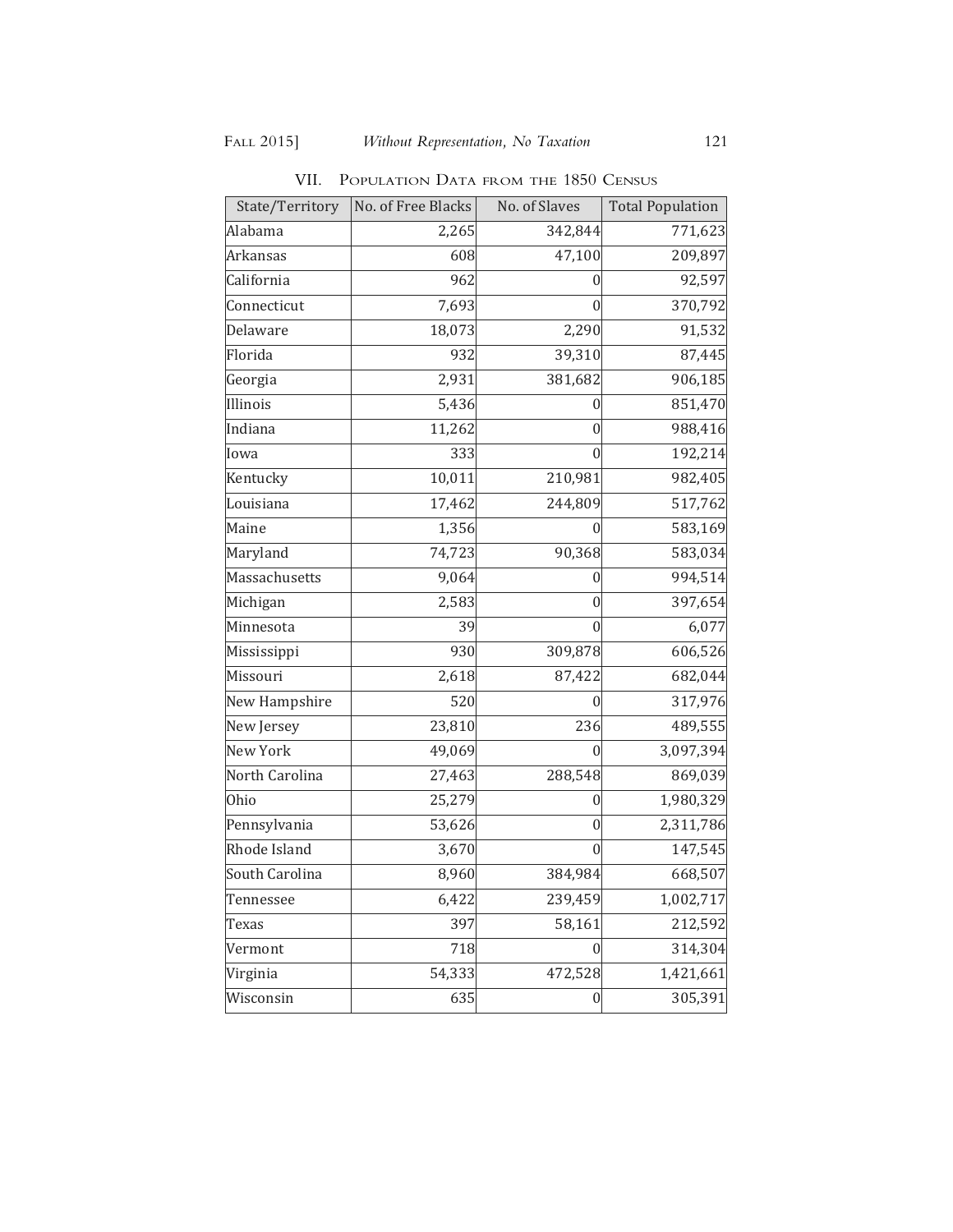VIII. POPULATION DATA FROM THE 1860 CENSUS

| State/Territory | No. of Free Blacks | No. of Slaves  | <b>Total Population</b> |
|-----------------|--------------------|----------------|-------------------------|
| Alabama         | 2,690              | 435,080        | 964,201                 |
| Arkansas        | 144                | 111,115        | 435,450                 |
| California      | 4,086              | 0              | 379,994                 |
| Connecticut     | 8,627              | $\Omega$       | 460,147                 |
| Delaware        | 19,829             | 1,798          | 112,216                 |
| Florida         | 932                | 61,745         | 140,424                 |
| Georgia         | 3,500              | 462,198        | 1,057,286               |
| Illinois        | 7,628              | 0              | 1,711,951               |
| Indiana         | 11,428             | 0              | 1,350,428               |
| Iowa            | 1,069              | 0              | 674,913                 |
| Kansas          | 625                | $\overline{2}$ | 107,206                 |
| Kentucky        | 10,684             | 225,483        | 1,155,684               |
| Louisiana       | 18,647             | 331,726        | 708,002                 |
| Maine           | 1,327              |                | 628,279                 |
| Maryland        | 83,942             | 87,189         | 687,049                 |
| Massachusetts   | 9,602              | 0              | 1,231,066               |
| Michigan        | 6,799              | $\Omega$       | 749,113                 |
| Minnesota       | 259                | 0              | 172,023                 |
| Mississippi     | 773                | 436,631        | 791,305                 |
| Missouri        | 3,572              | 114,931        | 1,182,012               |
| Nebraska        | 67                 | 15             | 28,841                  |
| Nevada          | 45                 | 0              | 6,857                   |
| New Hampshire   | 494                | $\Omega$       | 326,073                 |
| New Jersey      | 25,318             | 18             | 672,035                 |
| New York        | 49,005             | $\Omega$       | 3,880,735               |
| North Carolina  | 30,463             | 331,059        | 992,622                 |
| Ohio            | 36,673             | 0              | 2,339,511               |
| Oregon          | 128                | 0              | 52,465                  |
| Pennsylvania    | 56,949             | $\overline{0}$ | 2,906,215               |
| Rhode Island    | 3,952              | 0              | 174,620                 |
| South Carolina  | 9,914              | 402,406        | 703,708                 |